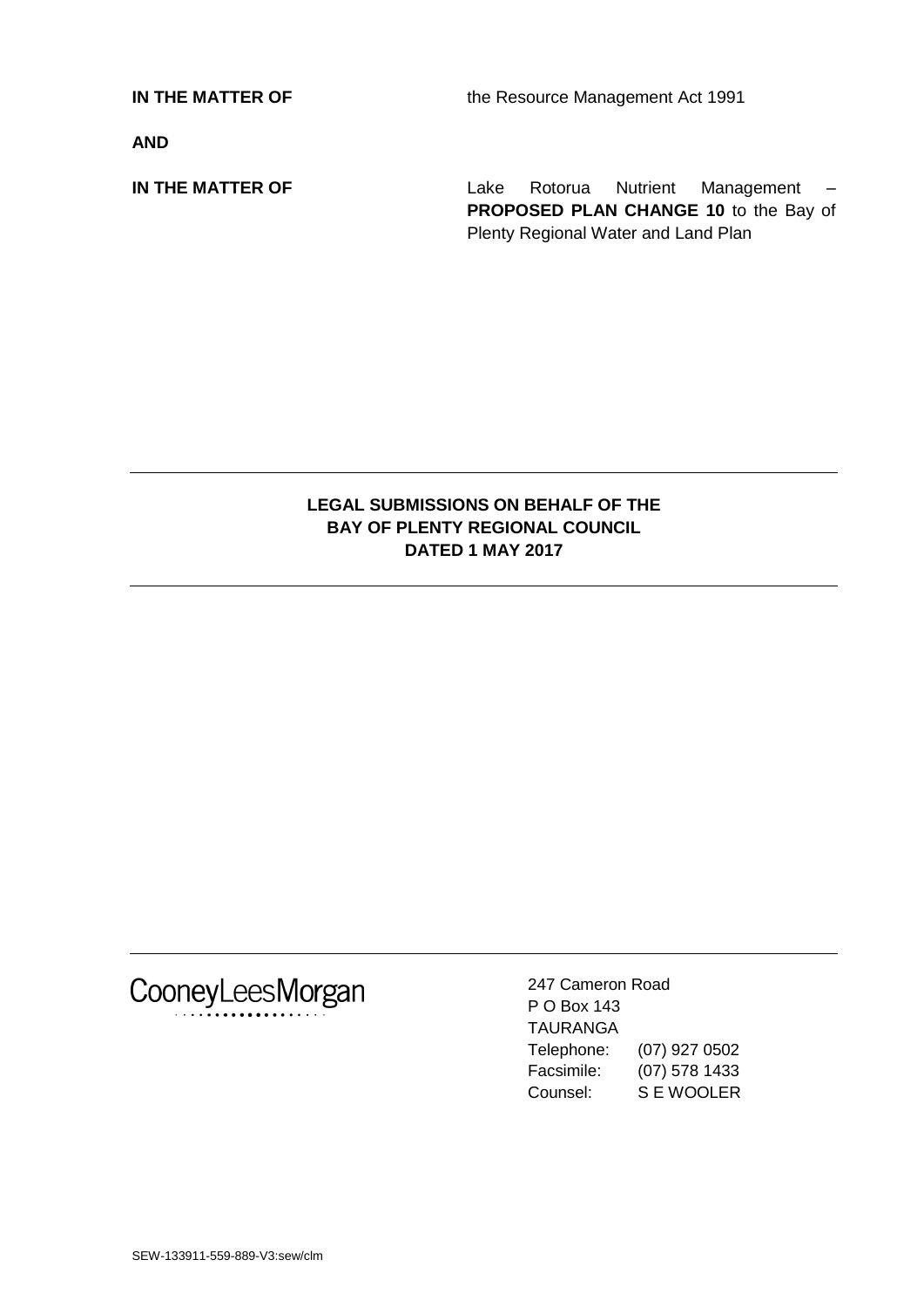### **Introduction**

1. The starting place for a consideration of PPC  $10<sup>1</sup>$  remains as set out in the opening submissions: namely Lake Rotorua as an identified catchment at risk<sup>2</sup>, and as such it is necessary to do somewhat more than nothing, or 'holding the line'.

### *Functions of the Regional Council: Section 30 RMA*

- 2. Regulatory provisions addressing these issues are a function of the Regional Council under section 30 of the Resource Management Act 1991 and it is entitled to make rules to address such issues – the main reason is to ensure that any reductions in nutrient losses to Lake Rotorua currently in place are **retained** and that further reductions are **made** in order to achieve the maintenance and enhancement of the quality of water in water bodies<sup>3</sup>; the control of discharges of contaminants<sup>4</sup> into or onto land and or water<sup>5</sup>, or indeed allocation of a natural resource to the extent this occurs under PPC  $10^6$ , including as to the establishment of rules to allocate the capacity of water to assimilate a discharge or a contaminant<sup>7</sup>. In this way PPC 10 as proposed by Council has been prepared in accordance with the functions of Council<sup>8</sup>.
- 3. [In so doing it has been directed by the Regional Policy Statement and thus can be said to give effect to the requirements of Part 2 of the Act<sup>9</sup>. This is set out in the opening submissions and further below at paras 54 onward regarding the integrated Framework, and in Lamb re components of s5. The accord with section 32 is also covered.

### *State of the Lake without Alum Dosing*

- 4. Some things do require regulation and this is clearly one of them. Without the presence of alum dosing masking the underlying inputs of contaminants, Lake Rotorua would be 'strongly degraded' at a TLI of  $5.57^{10}$ .
- 5. The RPS Objective 28 is to "Enhance the water quality in the lakes of the Rotorua district and other catchments at risk", and the Regional Water and Land Plan Objective 11 is that "The water quality in the Rotorua lakes is maintained or improved to meet the following Trophic Level Indices …(j) Lake Rotorua- 4.2." Professor

 $\overline{\phantom{a}}$ <sup>1</sup>https://www.boprc.govt.nz/media/612309/revisedtrack-change-version-7-revised-staffrecommendations.pdf

<sup>&</sup>lt;sup>2</sup> RPS Policy WL 2B

<sup>3</sup> S30(1)(c) RMA 1991

<sup>&</sup>lt;sup>4</sup> The nutrients nitrogen and phosphorus have been identified as key nutrients for control under the RPS WL 4B fn 5

<sup>5</sup> S30(1)(f) RMA 1991

 $6$  S67(5) RMA 1991, as per the functions in s30(1)(fa)(iv), and sections 30(4).

 $7$  See below at footnote 52 and 58 regarding the extent to which an allocation of this assimilative capacity has occurred. Ultimately this matter could be summed up as per policy LRP  $5 -$  the allocations are in relation to NDAs that align with the ranges for dairy and drystock activities. Recognition of the standardised Overseer loss rates for other matters is accounting, not allocating.  $8$  See below at paragraph 100 re the legal tests.

<sup>9</sup> As discussed in the opening submissions, relying upon *Environment Defence Society Inc v New Zealand King Salmon Co Ltd* [2014] 1 NZLR 593; [85], [88] and [90]; And see *[Man O'War Station Ltd v Auckland](http://www.westlaw.co.nz/maf/wlnz/app/document?docguid=I36b3da00ff0311e6bba781ab9cb8ca43&&src=rl&hitguid=I34c1f511ff0311e6bba781ab9cb8ca43&snippets=true&startChunk=1&endChunk=1&isTocNav=true&tocDs=AUNZ_CASE_TOC#anchor_I34c1f511ff0311e6bba781ab9cb8ca43)  [Council](http://www.westlaw.co.nz/maf/wlnz/app/document?docguid=I36b3da00ff0311e6bba781ab9cb8ca43&&src=rl&hitguid=I34c1f511ff0311e6bba781ab9cb8ca43&snippets=true&startChunk=1&endChunk=1&isTocNav=true&tocDs=AUNZ_CASE_TOC#anchor_I34c1f511ff0311e6bba781ab9cb8ca43)* [\[2017\] NZCA 24](http://www.westlaw.co.nz/maf/wlnz/app/document?docguid=I5e89ca00ff6f11e6bba781ab9cb8ca43&&src=doc&snippets=true&startChunk=1&endChunk=1&isTocNav=true&tocDs=AUNZ_CASE_TOC#anchor_I34c1f512ff0311e6bba781ab9cb8ca43)

<sup>&</sup>lt;sup>10</sup> [2.3] Summary of EIC, Professor Hamilton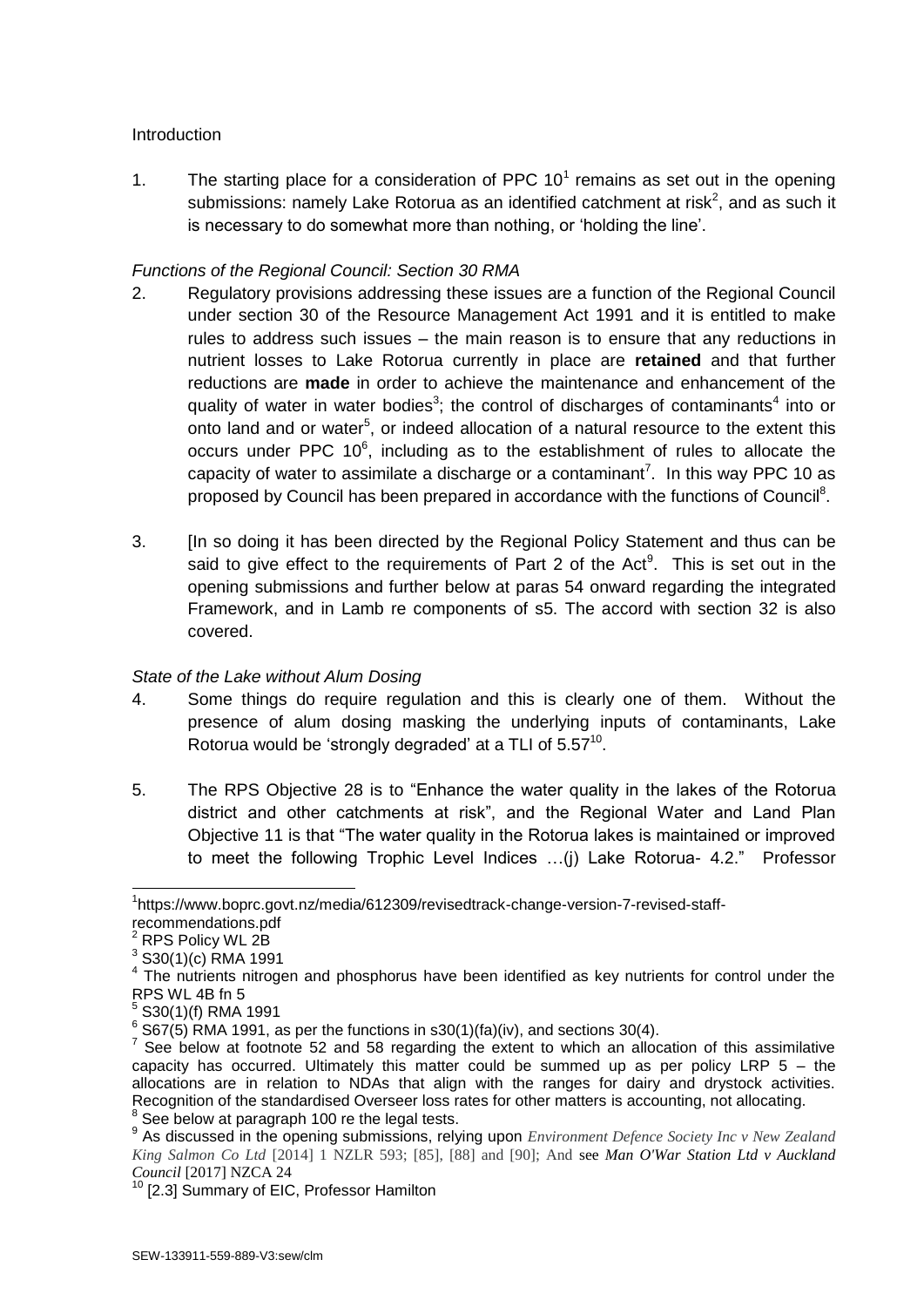Hamilton explained that the TLI scale is log-based such that even apparently small failures to meet the TLI are 'significant' failures $^{11}$ .

- 6. Further, it would be very difficult to persuade a consent authority and Iwi<sup>12</sup> that due efforts were being made to establish sustainable levels of nutrient inputs into the Lake without the provisions of PPC  $10^{13}$  in place – and this failure would be adverse to an application seeking renewed or new consent for alum dosing into the Lake itself for the foreseeable future<sup>14</sup>. To put this another way, Council is well aware that it has an upcoming consent application to make in order to be able to continue alum dosing, but has very real concerns with how that application argument can be presented if the surrounding context does not include real commitments to reducing the flow of contaminants to the Lake to something sustainable so that alum dosing can be safely discontinued over time<sup>15</sup>. And without continuing alum dosing until a sustainable level of inputs is achieved, a cessation will reveal that high TLI level with all of its attendant adverse effects within approximately 3 years<sup>16</sup>.
- 7. The RPS expressly contemplated that reductions of nutrient losses in excess of limits established under Policy WL 3B may be required by way of rules<sup>17</sup>.
- 8. The Regional Council agreed that the required reductions in nutrient discharge from rural land<sup>18</sup> would not be secured by rules alone<sup>19</sup>, but would undertake a dual public/private approach using best practice, the purchase of nutrient allocation, funding for gorse conversion to lower leaching use, and engineering solutions, as well as the requirements set out in the plan change provisions. The requirements around utilising and retaining this level of public and community funding are set out in the answers provided by Mr Lamb to the Panel<sup>20</sup> - it is clear that the funding and agreement are reliant on achieving water quality improvements, and not changing the nutrient reduction targets, or timeframes, or undertaking other significant policy changes. This matter is addressed further at paragraph 50 onwards regarding the legal status of the Integrated Framework in Plan Change 10.
- 9. I'd like to point out that there is a real tension between the alternative realities of 'hold the line the lake is fine' and 'why hasn't Council acted to address sustainable management by way of regulation sooner $21$ ?'
- 10. In considering alternative proposals<sup>22</sup> to those put forward in PPC 10 by Council, it cannot be stressed enough that unless reductions in nutrient losses to Lake Rotorua

 $\overline{1}$ 

 $11$  Rebuttal, Professor Hamilton, at [2.4]

<sup>12</sup> See Mr Lamb - Appendix 1 – Consultation and Development. Memorandum 22 March 2017

<sup>&</sup>lt;sup>13</sup> As recommended to be amended – Version 7 PPC 10 filed 28 April 2017 and supported by additional s42A.

See EIC Andrew Bruere

 $15$  See under science  $[44]$  – re David Hamilton

<sup>&</sup>lt;sup>16</sup> Hamilton.

<sup>&</sup>lt;sup>17</sup> Policy WL 6B

<sup>&</sup>lt;sup>18</sup> As defined in PPC 10.

<sup>&</sup>lt;sup>19</sup> Stephen Lamb, s32

<sup>&</sup>lt;sup>20</sup> Stephen Lamb: Answers to questions 1, 2 and 4: memorandum filed 28 April 2017

<sup>&</sup>lt;sup>21</sup> As pointed out in questioning by Commissioner Cowie.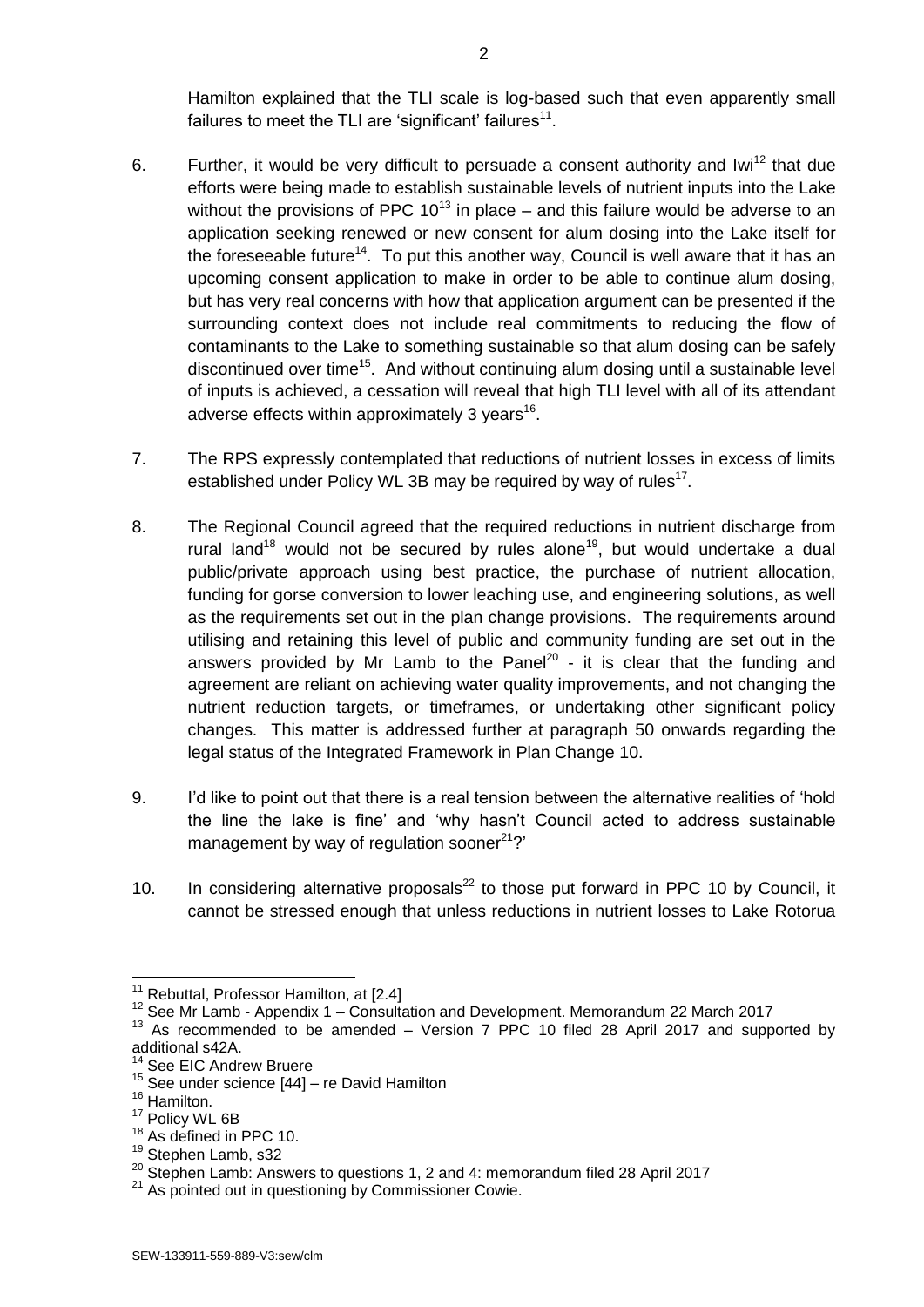currently in place are **retained** and that further reductions are **made**, it is not a viable alternative at all. Descriptors like 'enabling' and 'best bang for buck' are meaningless because what counts in this plan change is securing a sustainable level of nutrient flow to Lake Rotorua for the long term, by way of clear managed reductions to the sustainable load. If it doesn't secure that necessary reduction it is just a waste of time.

- 11. To put it another way, an alternative needs to achieve the same objectives as PPC 10 seeks to. Doing something else in the hope that the RPS and/or RWLP might change is a backdoor way of challenging the operative RPS and RWLP objectives and policies. It is not an alternative way of achieving them.
- 12. In the submissions following we have briefly pointed out some of the 'obvious flaws' with regard to the alternative proposals put by submitters. We have not repeated the alternatives already considered and discussed by Council in the section 32 and evidence.

# *Re-intensifying to the benchmark under Federated Farmers' joint proposal: permitted Increasing N loss: RDA*

- 13. Under counter proposals put to the Panel (notably by Federated Framers acting in concert to some extent with others now, although the extent of this remains unclear following the Memorandum dated 26 April 2017 from Federated Farmers' Counsel<sup>23</sup>) there is little to stop farms that may have reduced intensity and nutrient losses below benchmarks in response to economic signals such as low milk price and high urea price, and perhaps uncertainty re regulation, moving quickly to restock if the price of milk rebounded enough, or to retain cows over winter and increase feed import etc (ie. undo the mitigations that are easiest).
- 14. And proposals such as that jointly made by Federated Farmers, Lake Rotorua Primary Producers Collective *et al* appear designed to provide for such floating reintensification, making it permitted to farm back up to the previous Rule 11 cap or to the new cap (now proposed, as at 26 April 2017, as 1 March 2013 to 29 February  $2016<sup>24</sup>$ , although no evidence has been provided in relation to this, including as to the

<sup>24</sup> See Federated Farmers proposal, 26 April version, rule 3 notes re definition of 'nutrient benchmark' for the purposes of rule 3 at (b)(ii). Note that there appears to be a lacuna re the situation where a property has a Rule 11 benchmark as under (a) the note requires a 'lawfully established benchmark **and** the supply of a register of the annual average export for nitrogen and phosphorus. It is unclear if this is intended to undermine existing lawfully established benchmarks to bring them into the new benchmark period 2013 to 2016 on the basis of a challenge to the register. It is also noted that the parties are not limited to their original benchmark in the rule framework – i.e. they could apply for a

 $\overline{\phantom{a}}$ 

 $22$  S32(1)(b)(i) RMA requires that the assessment of whether the provisions in the proposal are the most appropriate way to **achieve the objectives** proceeds by (i) identifying other reasonably practicable options for **achieving the objectives**… (emphasis added).

 $3$  Although the Memorandum purports to address this issue in detailed submissions made in paragraphs 7 to 18 at no stage is an unequivocal statement made that granting the 'alternative' PPC 10 as sought (and now amended as at 26 April 2017) will meet the requirements of named other parties such that the Panel need not also consider the relief specifically sought by them but only consider the Federated Farmers' relief. It is also unclear if Federated Farmers do not support the proposed Policy amendments regarding the WWTP sought by Rotorua Lakes Council, as it appears that its proposal to remove its previous reference to 'urban' is signalling no support for the scope of such changes: paragraph 2 of the submissions entitled 'Appendix 3 to FFNZ Memorandum 26.04.17.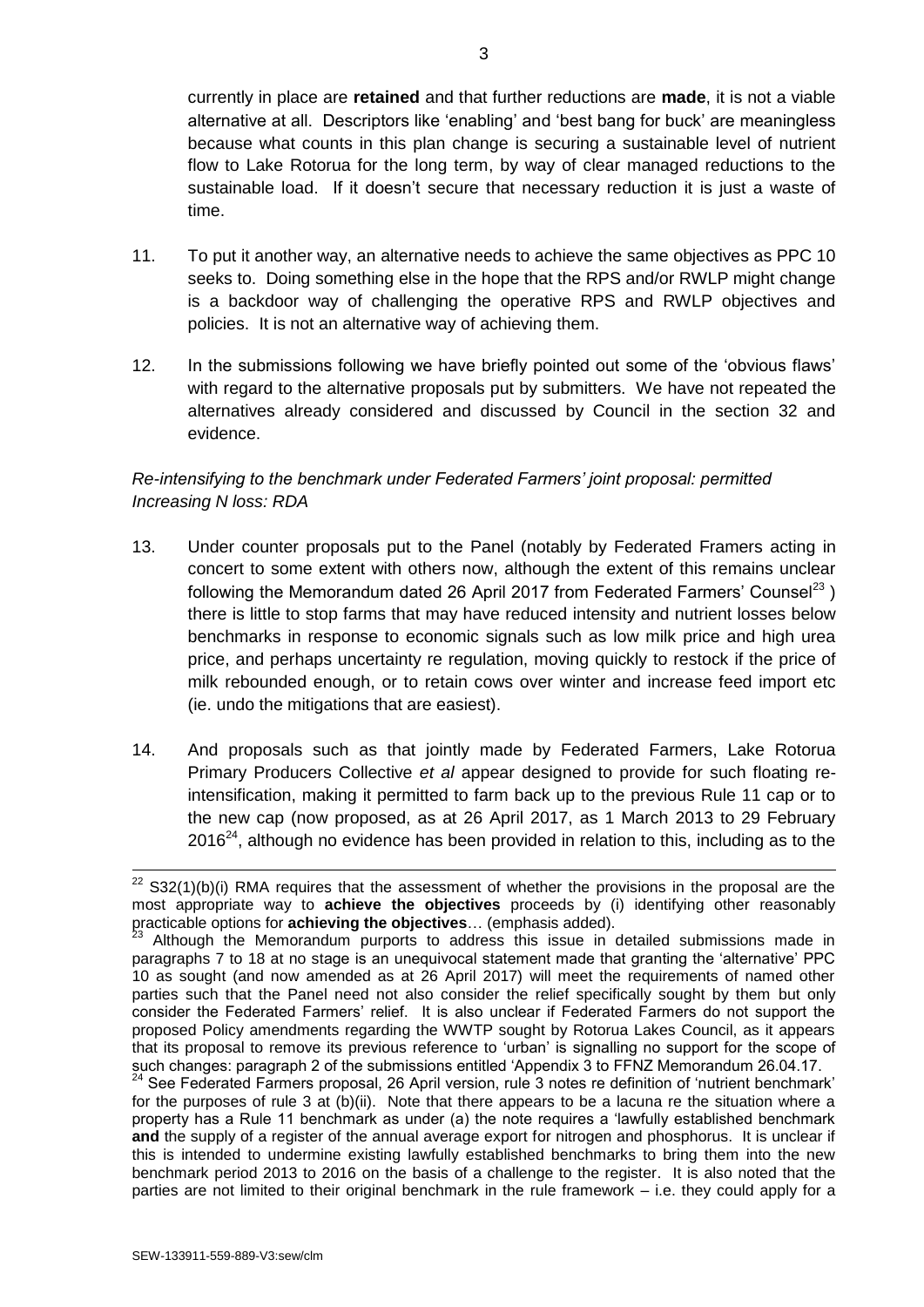effects on the Lake, or what the permitted amount of N loss would result in under this proposal). It appears that this new date range could 'lock in' and reward any noncompliance with R11, especially for those who intensified in the period since then and who either didn't obtain a benchmark, or who will claim that they did not have an adequate register of N and P exports for that period and so seek to reopen their benchmark to reflect higher actual intensity. It also creates two different sets of data that may make future modelling difficult as the old benchmark figures are obtained through another version of Overseer than the new date range would be, and there appears to be no provision for reference files to maintain relativity.

- 15. The Federated Farmers et al proposal allows renewed intensification back up to the earlier benchmark by the inclusion of a proposed permitted activity - 'rule 3' - limiting farming activity to not exceeding the 'lawfully established nutrient benchmark' *or* establishing a benchmark in accordance with Schedule AA and not exceeding that. Incidentally, Schedule AA does not limit the new cap benchmark to the 2013 – 2016 period– this is only shown in reference in the notes to Rule 3. Enforceability of these proposed provisions seems to be an issue given the lack of certainty around what the permitted activity would be and when it was being exceeded. This point is not addressed in the analysis provided but is a central issue to assessing the effectiveness/efficiency and indeed equity of alternative scenarios/proposals. In contrast the Council proposed PPC 10 provisions have carefully considered the compliance issue and have only been criticised by submitters on that point because they seek compliance on agreed NMP actions and using Overseer – i.e. a perceived lack of flexibility. Evidence from the Regional Council has explained that this is not the case and the proposed PPC 10 provisions provide for updating of NMPs provided that the actions can be shown (by Overseer file) to result in the required reductions.
- 16. Consent to increase above the proposed Federated Farmers' caps is (in comparison to PPC 10) easy to obtain as there is no intention of meeting the 2032 limit<sup>25</sup>, and consent status is RDA not non complying as proposed under PC 10.

### *Giving effect to the RPS: s67(3)(c) RMA*

- 17. No attempt is made to explain how this Federated Farmers *et al* proposal better gives effect to the RPS, including the direction in WL 6B(c), but the conflict is, in my submission, entirely obvious.
- 18. (Federated Farmers) Proposed Policy LR P16 would be contrary to this requirement in particular, by failing to give effect to Policy WL 6B(c) given it states a policy of granting controlled activity consents for a period of 20 years (i.e. to 2037) that would clearly exceed the direction to **not** authorise discharges in excess of the 2032 limit for nitrogen as there is no required reduction in place to meet this and current levels are far in excess. It simply does not give effect to the RPS in any way in that regard, and therefore fails to meet the requirements of section 67(3)(c) of the Act.

different one. Given the lateness of this proposal and lack of evidence of any consideration as to its effect (intended or otherwise), these submissions merely note the perceived inadequacy.

 $25$  Confirmed by Ms Edwards in presentation, despite it being an express requirement of the RPS that no discharges shall be authorised beyond 2032 that results in the limit for Lake Rotorua being exceeded (Policy WL 6B(c)) (*emphasis added*).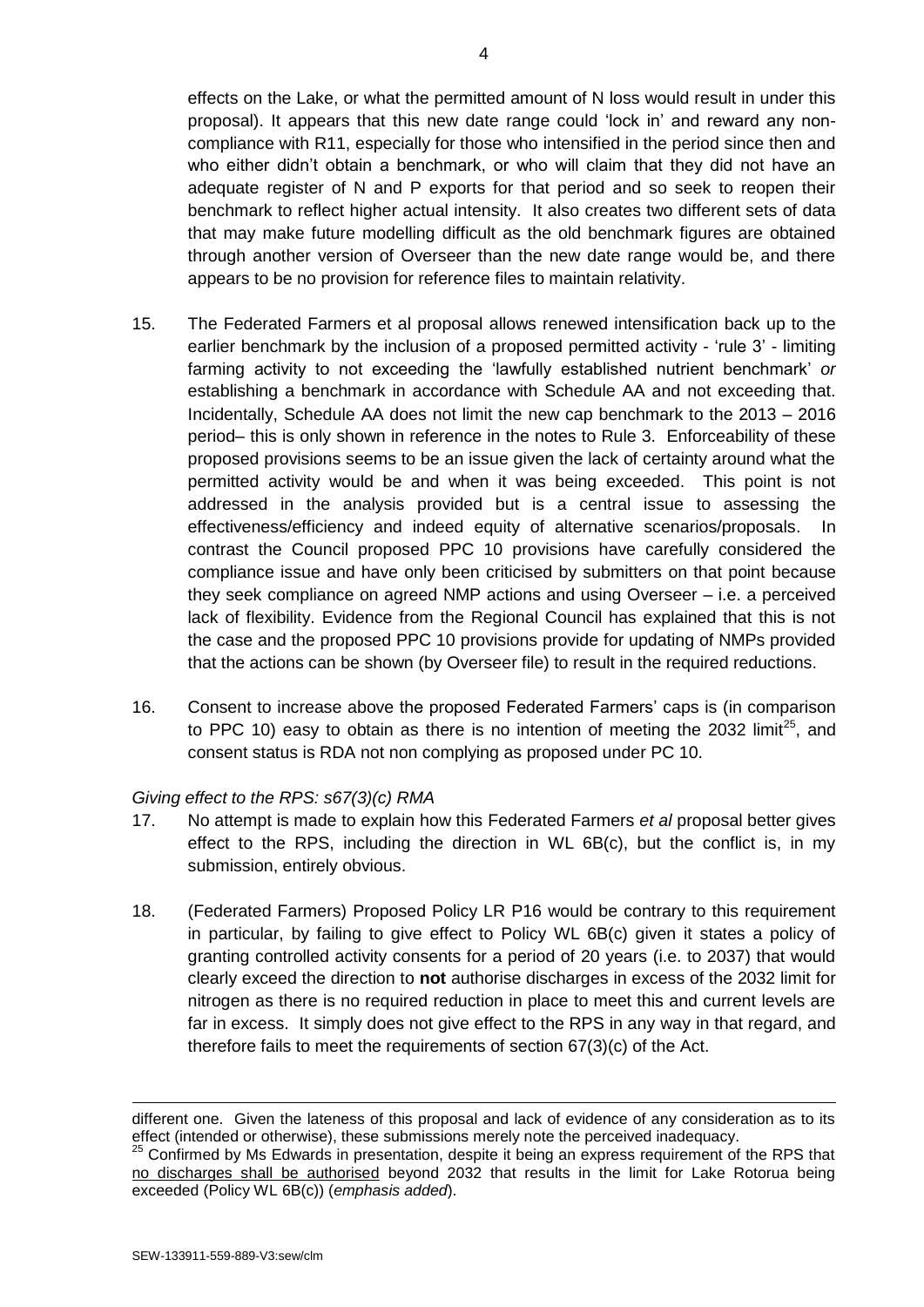19. In my submission it is also not possible to proceed with such a proposal on an assumption that this RPS limit of quantity and timeframe will be changed under some future change to the RPS, particularly given that the science consensus is to proceed with PPC 10 as proposed by the Council<sup>26</sup> - i.e. the scientists' one area of disagreement has "*no effect upon the proposed structure and implementation of PPC 10"* and "*we have not proposed any change in the recommended nitrogen targets of*  LR Policy 1 in PC 10<sup>"27</sup>. And of course, the objective is to meet the TLI as per Objective 11 RWLP.

### *Paucity of evidence of regarding efficiency and effectiveness of alternative proposal*

- 20. No examples of substantial reductions of N of the level required under PPC 10 and the RPS being voluntarily made and sustained were provided in the circulated evidence of Federated Farmers, or of Mr McKenzie, although industry standards are acknowledged to be making some limited inroads into improving some farms' standards.
- 21. Up until 26 April 2017 no actual evidence was offered of successful voluntary reductions of nitrogen losses by any party.
- 22. The 2015 Dairy NZ document now provided via Federated Farmers *as of 26 April 2017* comes without the opportunity to ask questions of Mr Burger from DNZ, and cannot be viewed as much more than a pathway towards good practice for *some* of the farms – for example: "*Nearly 23% of farms did not record a reduction in nitrogen losses as a result of SMP actions, as not all actions specifically targeted N reduction. Actions around wintering strategies and improved feed management had large impacts on reducing nitrogen losses on some farms (>20% farm N reduction) but these strategies are being implemented only on a small number of farms overall*." "*The mean reduction in N losses was estimated to be 5%*" 28 .
- 23. This type of reduction can be compared to the situation in the Lake Rotorua catchment where the first level of reduction required under PPC 10 is 31.3% of the 140 tN/yr **plus** the community share of 180 tN/yr. Clearly there is no certainty that reliance on such voluntary methods will enable Council to fulfil its functions under section 30 of the Act, and therefore it appears most unlikely that the alternative PC 10 will meet the requirements of section  $68(1)(a)^{29}$  of the Act either as it does not address the required functions.

## *Forestry under Federated Farmers' joint proposal: still unclear as to how treated*

24. Further to this, with regard to the alternative proposal put forward by Federated Farmers, and also to the other options canvassed by CNIIHL, no evidence on what would really happen if forestry, however owned, was enabled for conversion to higher

 $\overline{\phantom{a}}$  $26$  Caucus statement of the Water Quality Scientists dated 3 April 2017 at 3.1 "Following caucusing between experts, a single matter remains in disagreement but that disagreement does not affect the proposed structure and implementation of PC 10."

*Ibid, at 2.3.* 

<sup>28</sup> Page 19: Dairy NZ: Potential reductions in farm nutrient loads resulting from farmer practice change in the Upper Waikato catchment 31 August 2015

<sup>29</sup> This relates to the power to make regional rules for the purpose of carrying out the Council's functions. Those functions have been noted in footnote and text above.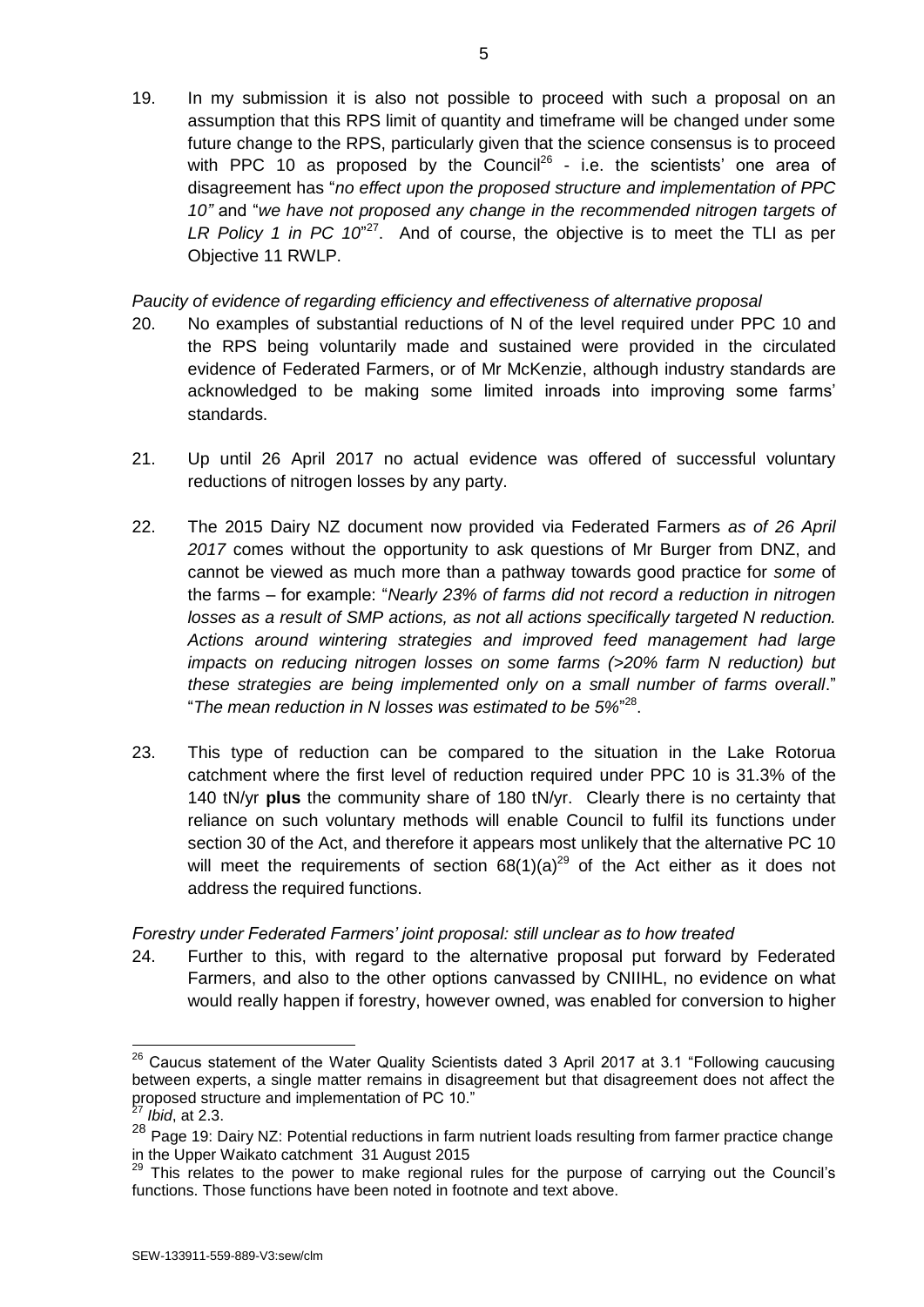nutrient loss uses has been provided by anyone except for the Regional Council<sup>30</sup>. [It has undertaken a best attempt to quantify the level of risk, and nutrient ledger rebalancing required, although acknowledges that future behaviour in terms of how much land would convert if it could and what those parameters to drive this are can only be approximated.]

- 25. This was a gap in the alternative model of Federated Farmers et al as presented on Thursday 20 April 2017, because there was no specific rule that dealt with this. Instead, Counsel informed the Panel in further submissions dated 26 April 2017 that forestry was covered by being included in the **definition** of farming activity – see submissions in the Memorandum of Federated Farmers 26 April 2017 at 33 onwards. From this it appears that there is, at the very least, room for development through, say, offset agreements with farms that had reduced from an existing R 11 benchmark or who had previously intensified and then sought a Federated Farmers benchmark at the 2013-2016 level. No analysis was provided as to the extent of this or likely effect. The benchmark process provided for under Federated Farmers proposed Schedule AA is not in any way clear as to what benchmark would be provided to forestry or how this would be calculated (only requiring the provision of crop type(s) and area in each crop (including forestry) to be provided under Schedule AA (16) and possibly again under (5) as a land use. The recycling of the information table from Rule 11 overlooks that this data must be run through an Overseer programme and supplemented with additional material to provide a benchmark figure. However it remains very uncertain how plantation forestry is dealt with – particularly if provision is only as part of a farming activity. Given this forestry requires a benchmark. Presumably the benefit to forestry under this proposal is that there is no overall reduced limit to nitrogen imposed or intended under the Federated Farmer's proposal, so that there is more likelihood that intensification and increased N losses to the Lake can occur albeit not as of right.
- 26. Another area that is not clear is the proposed treatment of managed reduction, although there is a Policy (5) and an appendix there is no target to reduce to.

### *Addressing the criticisms of PPC 10*

27. Over the course of this hearing the challenges to the proposed provisions of Plan Change 10 covered these main $31$  areas:

- that they privileged polluters over all others and more N should go to others; (CNI, RLC);

- that they would have devastating effects on farmers (Federated Farmers et al);

- that they are inequitable in respect of underdeveloped Maori Land and provision should be made to enable development not restrain it (CNI, RLC);

- that the science is too uncertain to sustain regulatory control (Federated Farmers et al);

- that the section 32 report was inadequate in that the economic modelling did not cover Mr Osborne's option that either was or wasn't natural capital/land use capacity in some form (RLC)

<sup>1</sup>  $30$  See rebuttal Moleta and Lamb. See too, the Answer to Question 12, provided in the Answers memo filed 28 April 2017 at page 12 and 13.

<sup>31</sup> There were others, but for the most part these are addressed via the s42A and updated s42A reports.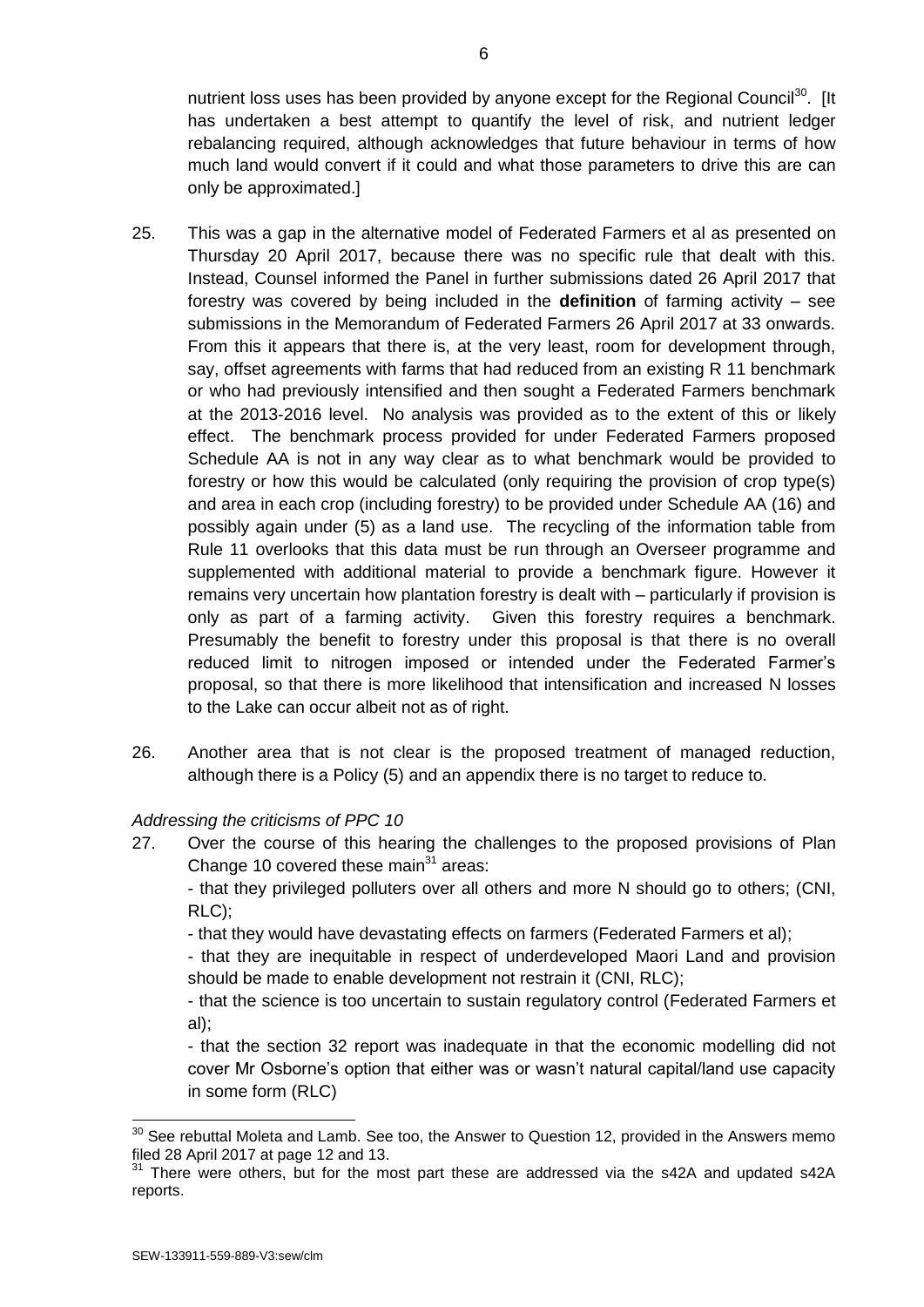- 28. To some extent points 1 and 2 above cancel each other out it is difficult to see that PPC 10 can simultaneously be both pandering to farming and having a devastating effect on it – clearly neither can be true at the same time. Aligned to this was the statements that the majority of farmers were at or close to the 2022 target – true of some, and indeed of many of the dairy farmers who had built bigger ponds, destocked and moved to non PKE systems (for example) so that at this moment in time approximately 20 of the approx. 26 dairy farms are at or near the first managed reduction target. As are some of the drystock farms, although there are a solid number that little is yet known about because they have not yet taken up offers through the support and advice programme.
- 29. What was evident was that there was a strong concern from some farmers that meeting the 20**32** target would be hard, but little comfort was taken in the thought that by that time better science and better farming is likely to have changed the parameters somewhat (in much the same way as the past 15 years have seen many changes) $^{32}$ .
- 30. The timeframe of to 2032 was a matter agreed in mediation with LRPPC and LWQS in resolving the Regional Policy Statement appeal on this issue – it should not be overlooked that the original date when the RPS was notified was 2019.
- 31. It should also not be overlooked that the provisions of PPC 10 were carefully crafted to allow a lead in so that the pastoral sector reductions were staged in increments, while the community contribution of reducing the 180 tonnes N took place in the front end, across the catchment by permanently buying N allocation out of the system, funding gorse conversion to productive forestry or manuka, and funding engineering reductions.
- 32. As noted, the community commitment and funding is tied to the achievement of the 2032 limit and cannot remain in place if there is no commensurate managed reduction from the pastoral sector secured by way of rules. This is because the community funded portion allowed PPC 10 to require less reduction by way of rules, by taking up the costs of 180 tonnes N/yr of that reduction – which would otherwise have had to be done by rules alone. That public funding commitment has no place if without the certainty of achieving the reductions that PPC 10 would bring – the limited funding would be quickly exhausted trying to plug a very leaky bucket because none of the other proposals can successfully limit and reduce N in the catchment, and some (Feds) expressly doesn't even try to meet the agreed RPS target. To put it another way, unless there is a reduction on both sides of the public/private ledger there cannot be an overall net reduction secured for the Lake.
- 33. In line with this, it is apposite that there is also cannot be wide provision for enabling more development of the catchment land, without concomitant reductions elsewhere in the catchment. Increases have been sought by submitters for existing dairy land, Maori land, underutilised land, forestry land, and for commercial horticulture.

1

 $32$  Panel questions to individual farmers about their expectations of future technological improvements.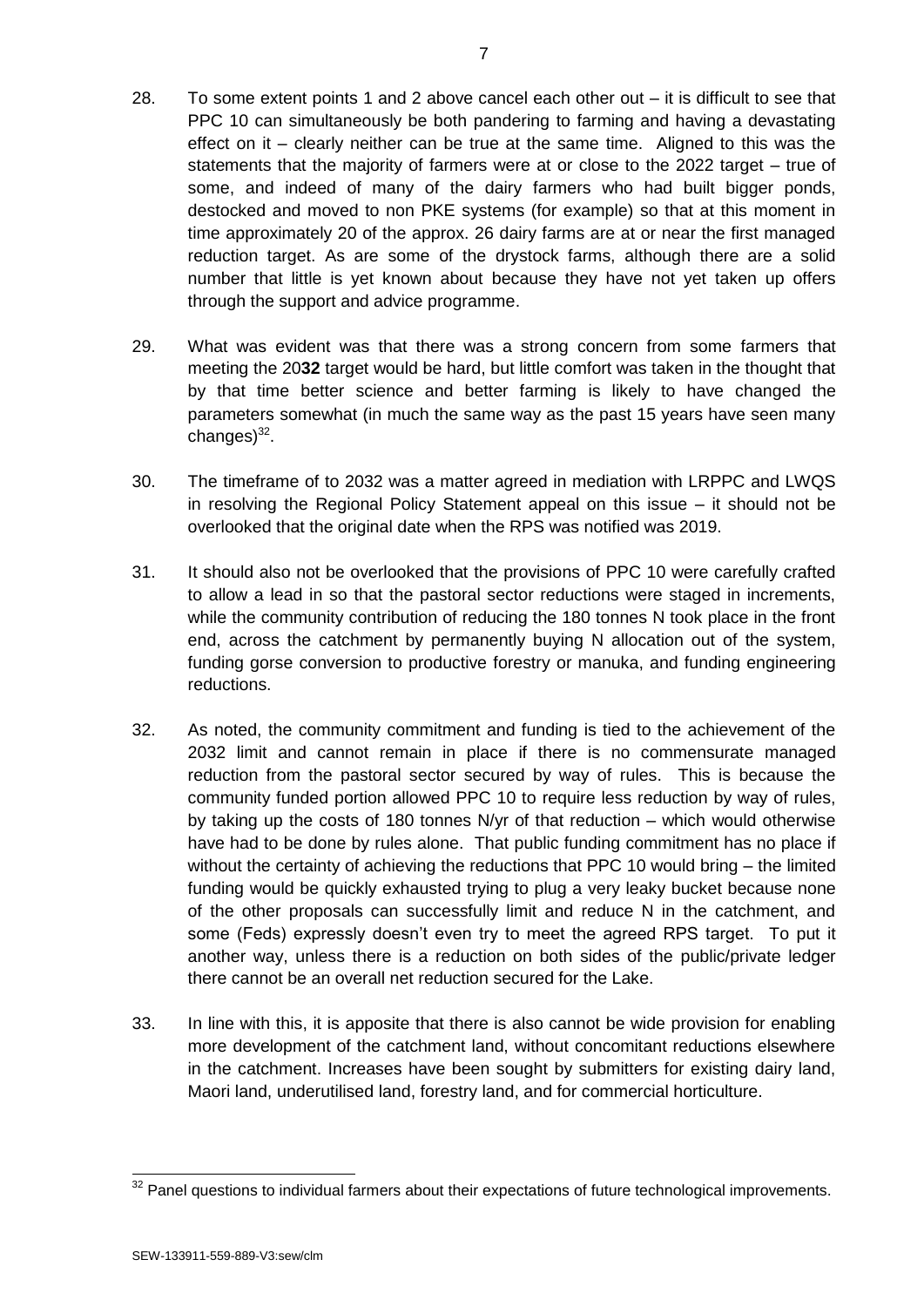- 34. The Regional Council has called evidence on the consideration given to underdeveloped Maori Land (Mr Lamb, Ms Moleta, Mr Kingi, Ms Barns) and the need to achieve a clean lake (TALT statement, Professor Hamilton, Mr Bruere, the planning evidence of Ms Burton and Mr Lamb), it has undertaken economic and scientific caucusing and met with as many of the parties during the process as it could on matters as diverse as the stocking rate table, equity, the overseer methodology, document security, reference files, the treatment of phosphorus, providing for commercial horticulture, internal accounting for rural land use change and wastewater treatment demands...
- 35. A comprehensive s42 report was produced, and added to via additional planning reports through this process until the final track change version of the proposed plan change was created that represented the culmination of all of the responses from the Council planning and technical team in light of all of the matters raised and discussed. An additional s42A report addressed all of the proposed amendments arising since 20 January 2017. To the extent that a s32AA report is required this is covered in those documents.
- 36. The Parliamentary Commissioner was right this has indeed been part of an ongoing marathon effort, and there will always be more to do. But none of what has been heard and considered over these many days of hearing has fundamentally altered the Council case that the provisions of PPC 10 are the most appropriate way to address the Objectives, and indeed meet the purpose of the Act.
- 37. The issue of the section 32 analysis has been comprehensively addressed via the evidence and the caucus report of the economists. Although Mr Osbourne's position arguably remained as a preference for an indeterminate type of land use capability allocation, no real gap in the evidence was shown in terms of the adequacy of consideration, and the caucus report did not agree with his position. Further background documents filed during the hearing confirmed this position. To the extent that there will always be more things could have been considered more, PPC 10 is not perfect – but the Council evidence has, in my submission, shown that the considerations were adequate<sup>33</sup>. By way of example, the modelling of Professor Doole.
- 38. The upshot of the relief pleaded by various parties initially ranged from reallocation of nitrogen allocation (more from farmers to underdeveloped land or urban growth) to do nothing/ (mistakenly) characterised as 'hold the line' but more fairly put as 'go backwards' for the reasons given above. Much was made of voluntary compliance despite the evidence of widespread previous non-compliance under rule 11 benchmarking requirements (partially rectified under this programme of information collection for NDA calculation).
- 39. Another option (again allied to the Federated Farmers' position) was that it could all be better sorted under the NPS-FM process, and 'evidence' provided that this might

<sup>33</sup> <sup>33</sup> By way of example: [https://www.boprc.govt.nz/media/607804/24-march-2017-appendix-2-to](https://www.boprc.govt.nz/media/607804/24-march-2017-appendix-2-to-compendium-rebuttal-evidence-of-tanira-kingi.pdf)[compendium-rebuttal-evidence-of-tanira-kingi.pdf](https://www.boprc.govt.nz/media/607804/24-march-2017-appendix-2-to-compendium-rebuttal-evidence-of-tanira-kingi.pdf)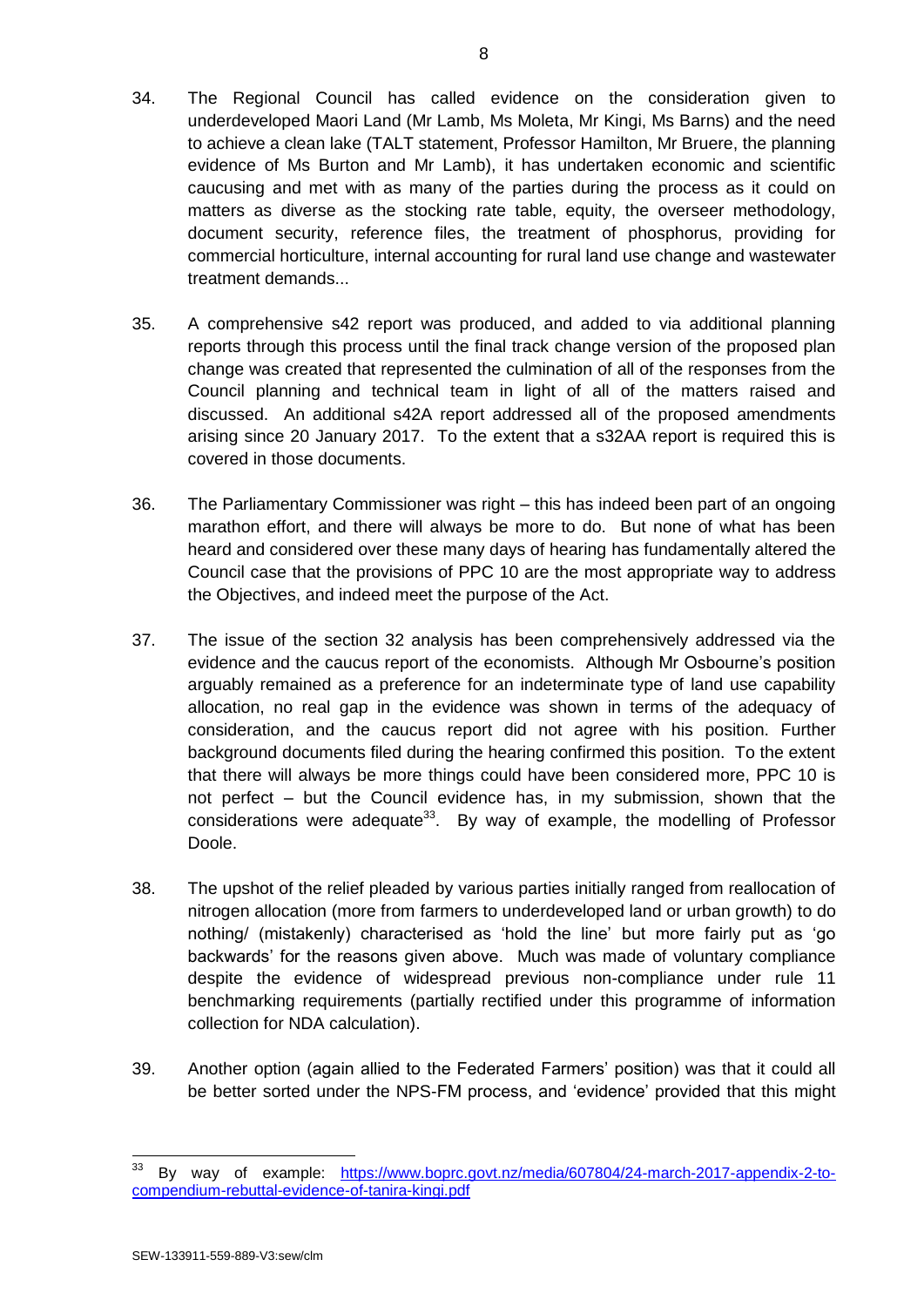start very shortly<sup>34</sup>. The paper referenced by Ms Edwards was an earlier version of the final document that was updated on 29 March 2017. The correct reference is linked here: [https://www.boprc.govt.nz/media/607615/freshwater-futures-national](https://www.boprc.govt.nz/media/607615/freshwater-futures-national-scene-final.pdf)[scene-final.pdf](https://www.boprc.govt.nz/media/607615/freshwater-futures-national-scene-final.pdf)

- 40. Council is proceeding on implementing the NPS-FM across the region, but has not changed the timeframe for the Rotorua Lakes WMA – the situation remains as outlined by Mr Lamb.
- 41. What is clear from all of the NPS-FM material filed by Council is that the work done on PPC 10 for Lake Rotorua around achieving the nitrogen limit in the RPS means that the Rotorua Lakes WMA process will not revisit this. Current discussions around the Rotorua Lakes WMA are focussed on the other Lakes. Lake Tarawera is declining for example.

### *Where's the science at?*

- 42. About the science: The Panel heard a lot about the extensive and intensive Lakes Programme of science<sup>35</sup>.
- 43. No scientist has said that the PPC 10 methodology or the targets of the TLI and the RPS sustainable lake N target of 435 should be abandoned or that there is currently a plausible new set of figures for N and P reduction: in fact, in the caucus statement of Professor Hamilton, Dr Stephens and Mr Bruere the contrary applies - ( emphasis added):

"To avoid confusion, we have not proposed any change in the recommended nitrogen targets of LR Policy 1 in PC 10. Hence, despite our confidence that reductions in P have plausibly driven recent improvement to water quality, we support both N and P being managed at this time. Instead, it is our opinion the balance of N and P reductions might change through improved understanding of algal-nutrient dynamics and specific knowledge about Pmanagement strategies in the Lake Rotorua catchment. To act on that knowledge requires formal and robust best international scientific practice, with reviews of sufficient scope to redefine nutrient targets for the same fixed algal and clarity (effects) expected under Objective 11 of the Regional Policy Statement. *Caucus statement Water Quality scientists, [2.3]*

- 44. Scientific uncertainty and 'new science' has been overstated, such as in the evidence of Ms McGruddy who based her support for the alternative proposal of Federated Farmers et al on her own analysis and conclusions, saying there were "strong subcatchment patterns in nutrient loads, sources, pathways and attenuation factors", and "significant shifts" in science<sup>36</sup>, which was simply not reflected in the science evidence in the manner contended, nor is the oft-quoted "new understanding" actually a fact.
- 45. The NIWA 2009 paper relied upon by Ms McGruddy was not new<sup>37</sup>, and showed subcatchment river flows, but this is not the same as the three pathways used by Dr

<sup>1</sup>  $34$  Federated Farmers': Synopsis of legal submissions at fn3.

<sup>35</sup> Summary, Andrew Bruere; Professor Hamilton; Dr Rutherford.

<sup>&</sup>lt;sup>36</sup> EIC McGruddy, pages 4/1008 and 5/1008.

<sup>&</sup>lt;sup>37</sup> Presentation, McGruddy at [xx]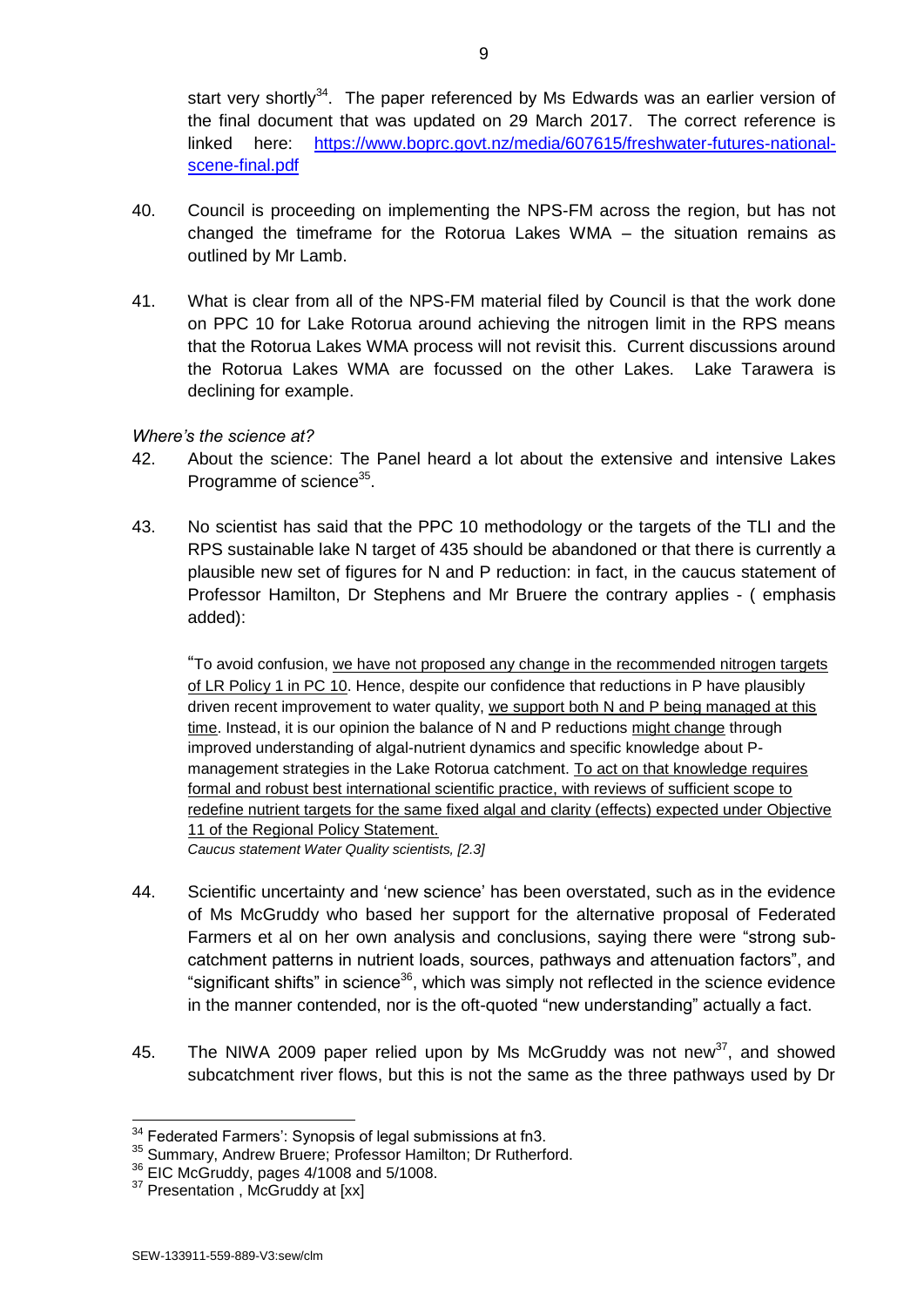Rutherford in modelling the manner in which nitrogen and water travel to the Lake – being quickflow, slowflow and stream flow<sup>38</sup>.

- 46. Sub-catchment processes are not the hoped-for silver bullet. Indeed Dr Rutherford was extremely clear that he saw "no prospect of developing a more realistic model (that accounts for this complexity at the spatial scale of individual dams or even different sub-catchments) with the data currently available, or likely to be available in the foreseeable future". And this was based on modelling based on 10 locations over a 30 year period<sup>39</sup>. Dr Rutherford simply "could not discount the possibility that the variation between sub-catchments was an artefact", and stated unequivocally that "I know that my estimates of attenuation at the scale of sub-catchments (viz., 30-150 individual farms) have a large uncertainty"<sup>40</sup>. He went further to say that: "At the risk of repetition, I would like to disabuse the panel, Council or submitters if they think that it is within the scope of the ROTAN modelling to provide quantitative predictions of the effectiveness of small scale mitigation measures. In particular, I warn against trying to exploit the apparent differences in attenuation between sub-catchments (alluded to by Mr McKenzie) because they are unreliable".<sup>41</sup>
- 47. Professor Hamilton also "confirmed his advice that devolving actions to subcatchment scale is not practical from the perspective of actual implementation across the catchment"<sup>42</sup>.
- 48. In fact, there are currently no known better scientific figures or current processes than those used by PPC 10, and to get to even a potentially different set of figures would, as noted above, require 'formal and robust best international scientific practice, with reviews of sufficient scope to redefine nutrient targets for the same fixed algal and clarity (effects) expected under Objective 11 of the Regional Policy Statement'. That is not a quick or easy project and the science experts were clearly talking in a longer term frame than Ms McGruddy realised – for example – talking about information gathering that would be used for "exploring alternative dual nutrient management approaches focussed on greater P-limitation to sustain a TLI ≤4.2, but under reduced anthropogenic P-loading instead of our present reliance on alum<sup>"43</sup>
- 49. As to that reliance on alum: it remains the case that alum dosing isn't the silver bullet either, despite some submitter's hope that it might be a long term solution<sup>44</sup> as an alternative to reducing on-farm nitrogen losses. Life without alum dosing is the desired long term outcome, but there is no cessation date assumed (unless of course new consent for further dosing is not granted, or is only granted for a short period.)

 $\overline{a}$  $38$  Annotated evidence: Dr Rutherford at [18], Appendix 10 22 March compendium memorandum <sup>39</sup> Ibid, [19]

<sup>&</sup>lt;sup>40</sup> Ibid, interpolation in red above [23].

Dr Rutherford at Appendix 10: above paragraph 26 (interpolation in red): [https://www.boprc.govt.nz/media/607613/sew-133911-559-785-3-additional-documents-as](https://www.boprc.govt.nz/media/607613/sew-133911-559-785-3-additional-documents-as-requested.pdf)[requested.pdf](https://www.boprc.govt.nz/media/607613/sew-133911-559-785-3-additional-documents-as-requested.pdf)

<sup>42</sup> Professor Hamilton at Appendix 9: p90, [https://www.boprc.govt.nz/media/607613/sew-133911-559-](https://www.boprc.govt.nz/media/607613/sew-133911-559-785-3-additional-documents-as-requested.pdf) [785-3-additional-documents-as-requested.pdf](https://www.boprc.govt.nz/media/607613/sew-133911-559-785-3-additional-documents-as-requested.pdf)

<sup>43</sup> Caucus statement Water Quality scientists, [2.8]

<sup>44</sup> See for example: Bushland at 34 and at 'V'. [https://www.boprc.govt.nz/media/610366/bushland](https://www.boprc.govt.nz/media/610366/bushland-summary-pdf.pdf)[summary-pdf.pdf](https://www.boprc.govt.nz/media/610366/bushland-summary-pdf.pdf)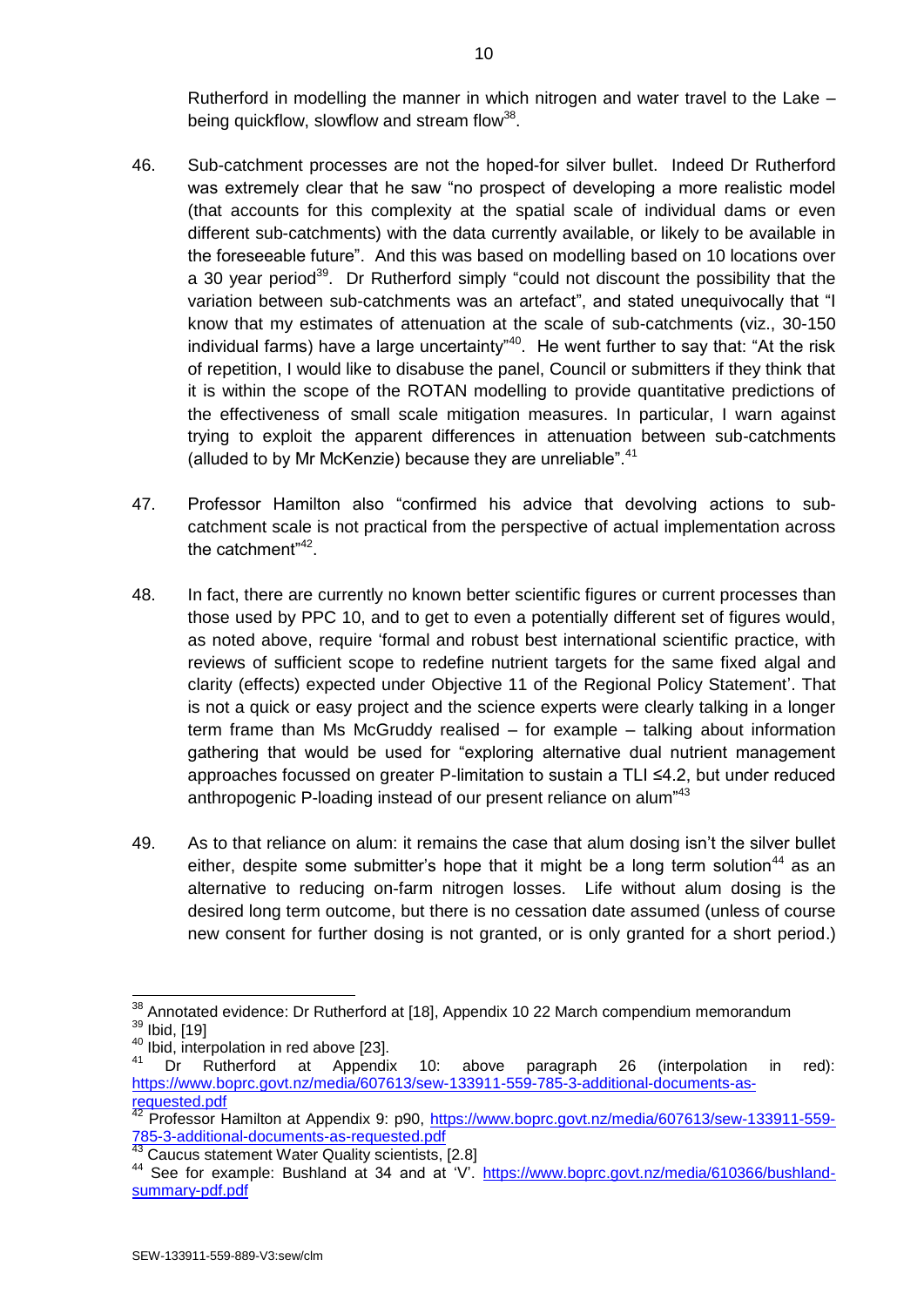What is required is that the catchment moves to a place where alum dosing can be safely stopped at some point in the future<sup>45</sup>.

- 50. And the scientists agreed that, even with the single matter in disagreement, (which was the weighting to assign various evidence preferred by Dr Stephens or Professor Hamilton), it "**did not affect the proposed structure and implementation of PC 10**" <sup>46</sup>(emphasis added).
- 51. Professor Hamilton has explained that the "The prospect of limiting P to the extent that the lake can be made phosphorus limiting would be highly challenging as research has shown there is a highly elevated contribution of P to the lake from natural sources #31. The old age ground water of the catchment (average age of 60 years) leaches geological P from the underlying geology #32. Generally without an intervention such as alum dosing this geological source cannot be managed, and therefore only a fraction of the P reaching the lake is from manageable anthropogenic sources."<sup>47</sup> This makes it unlikely that there is a silver bullet out there that will mean there does not need to be a reduction in nitrogen of the scale that only PPC 10 can secure with any certainty.
- 52. As to certainty: the position on this is submitted to be as set out below<sup>48</sup>, in that modelling and scientific evidence as to future events is analogous to approximations of what may occur as potential effects, as these are based upon a best endeavours attempt to prophesise the future state of the Lake, all other things being equal, at a point in the future:

[90] In Resource Management Act proceedings, the allocation of the evidential and persuasive burdens of proof can be problematic, and sometimes inapposite. Ordinarily, where a party is seeking to persuade a decision-maker in the resource management context to make a decision in his or her favour, the onus is on that party to prove, on the balance of probabilities, the factual matters relied on support the position the party wishes to advance. The same standard does not apply when the decision-maker is asked not to ascertain what has already happened, but rather to prophesise what may happen at some stage in the future. An assessment of potential effects depends on an evaluation of all of the relevant evidence, but it does not depend on proof to a preordained standard that the potential effect is more likely to occur than not.59

(59 *R J Davidson Family Trust v Marlborough District Council* [2017] NZHC 52.)

53. The Lakes' Water Quality Society supports the proposed rules and incentives programme<sup>49,</sup> including the sector allocation with ranges as being the "most pragmatic solution" to nitrogen allocation in the Lake Rotorua catchment. It also remains the only real option with any likelihood of success in securing the stated aim on the basis of the evidence as set out above.

 $\overline{\phantom{a}}$ 

<sup>&</sup>lt;sup>45</sup> Bruere, Hamilton.

<sup>46</sup> Caucus statement Water Quality scientists, [3.1 and 3.2]]

<sup>&</sup>lt;sup>47</sup> Professor Hamilton summary [15]

<sup>48</sup> *Independent Maori Statutory Board v Auckland City* [2017] NZHC 356, Wylie J

<sup>49</sup> Presentation, LWQS Key Point #7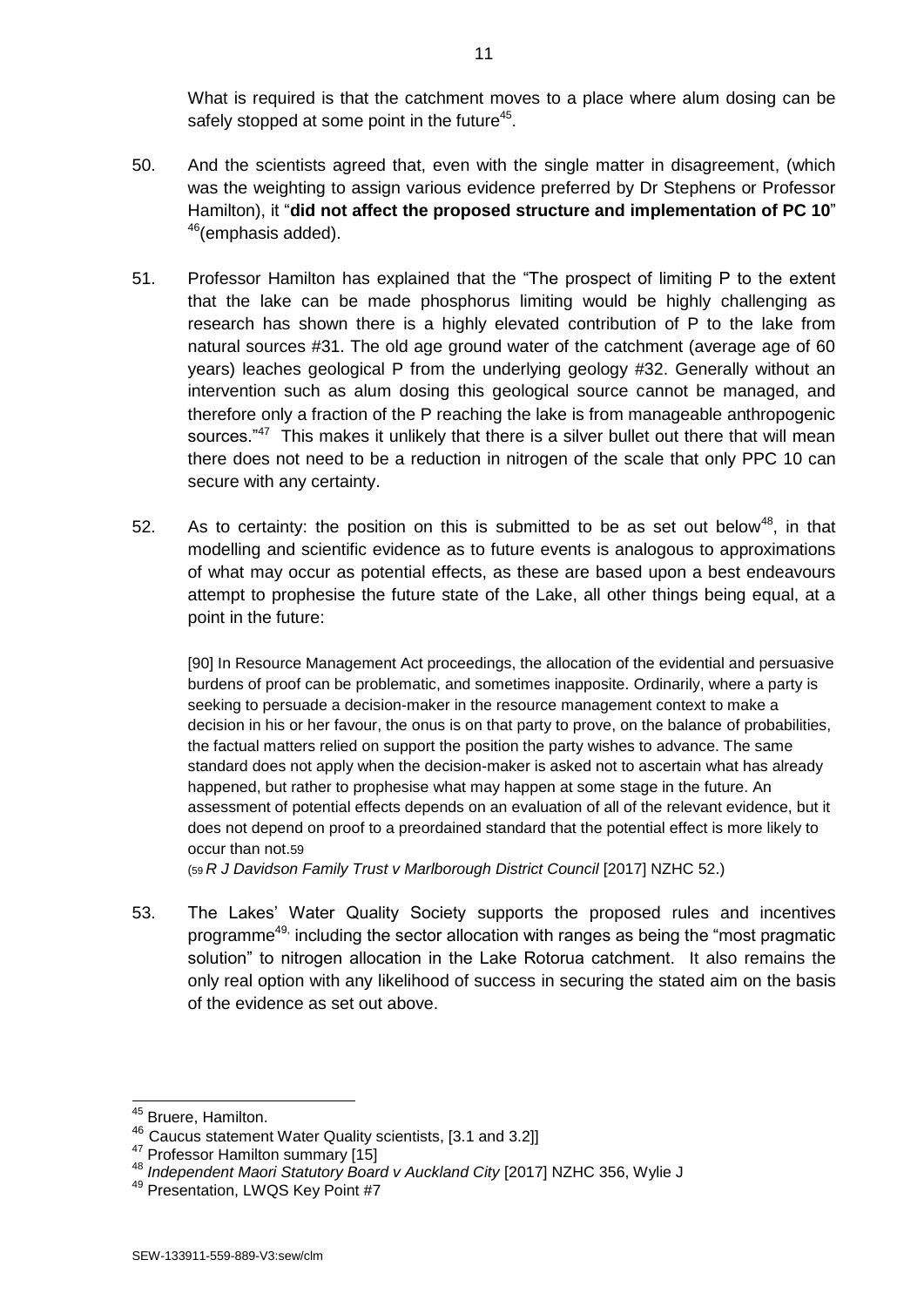#### **Role of Integrated Framework**

- 54. The Panel has expressed its interest in what the role of the Integrated Framework is. Mr Eccles<sup>50</sup> has suggested that it could be transformed to a policy.
- 55. In deciding how to proceed with the Lake Rotorua project there were some assumptions tested around how much of the required reduction in N leaching should be secured by rules requiring reductions and how much reduction could be otherwise achieved. This reflected the RPS intention that a consideration of *any land use change* that is required in the Rotorua Te Arawa lakes catchments<sup>51</sup> takes into account an 'equitable balancing of public and private costs and benefits'. These considerations are set out in a paper<sup>52</sup> by Sarah Omundson to the Regional Council's Strategy, Policy and Planning Committee and Rotorua Te Arawa Lakes Strategy  $Group<sup>53</sup>$ .
- 56. As part of the Rotorua Te Arawa Lakes Programme there are various interventions over the 12 Lakes, 5 of which Lakes have Deed funding from the Ministry for the Environment: Rotorua, Rotoiti, Rotoehu and Ōkāreka. The public funded Deed funding is a relevant part of this explanation, because it secures the majority of the reductions in N losses required (180 t/N/yr of the 320 t/N/yr reduction required)<sup>54</sup>.
- 57. For Lake Rotorua, while the RPS requires (directive policy) that a reduction of 70% of the required reduction to 435 t/N/yr by 2022 $55$  is set by a catchment intermediate target, it does not set out how this 70% reduction is to occur **other than** by requiring under WL 6B (a) that "rural production land use activities minimise their loss of nutrients as far as is reasonably practicable by implementing on-farm best management practices" and that the above-mentioned considerations in WL 6B(b) about land use change apply.
- 58. The relationship between WL 6B(a) and (b) is not mutually exclusive but more *sequential* given that *land use change* would logically include a consideration of pastoral land use and any change required<sup>56</sup>, and the details set out in the explanation to the Policy: that explanation says: "**The cost of achieving any further reduction in nutrient losses over and above on-farm best practice in a particular catchment will have a mix of public and private costs and benefits and should be funded accordingly.**" (emphasis added) Of course, the explanation is not the Policy, but does indicate that the 'compact' is that the pastoral sector first

1

<sup>&</sup>lt;sup>50</sup> Eccles<https://www.boprc.govt.nz/media/612152/memorandum-of-grant-robert-eccles.pdf>

<sup>51</sup> Broader than just Lake Rotorua – see RPS Policy WL 6B.

<sup>&</sup>lt;sup>52</sup> "Framework for allocation and incentives in the Lake Rotorua catchment" report to Strategy, Policy and Planning Committee 17 September 2013 and RTALSG 27 September 2013.

RTALSG consists of 2 representatives each from Te Arawa Lakes Trust, BOPRC, RLC – a permanent joint committee under the Te Arawa Lakes Settlement Act 2006. This committee reports directly to the Regional Council.

<sup>54</sup> See the explanation of the parameters and constraints of the funding, set out in the Council answer to Panel Questions 1 and 2 filed on 28 April 2017 – at page 4 onwards.

 $^5$  RPS WL 6B(c).

 $56$  As the major contributor of N to the lake and the only realistic area where reductions of N loss can occur as other land uses have little ability to reduce their loss rate.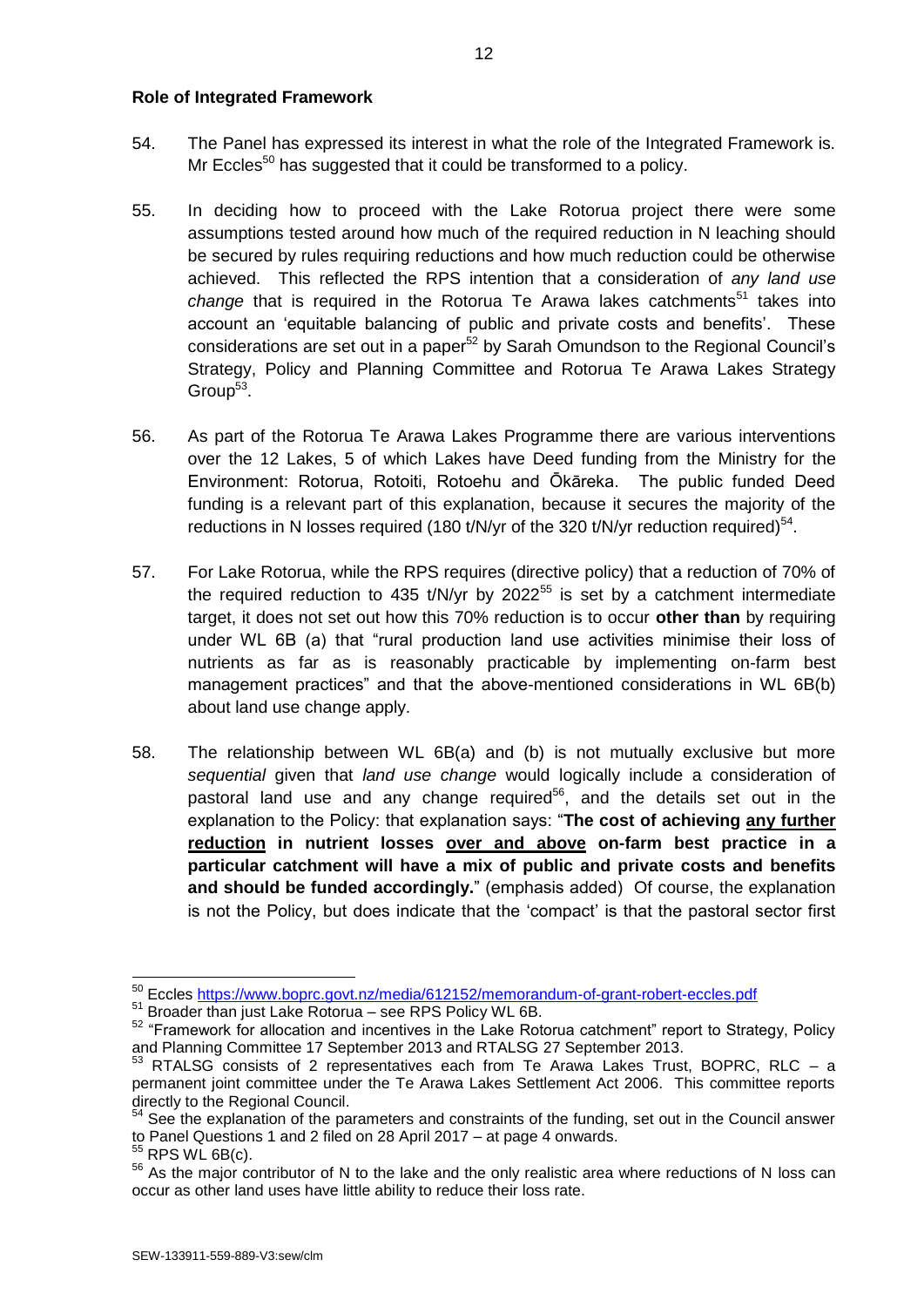makes all of the reductions that it can to achieve "best practice" and that from that point onwards a consideration of the 'mix of public and private benefits' applies.

- 59. In light of this it is difficult to see how any alternative proposal that does not require firstly best practice *and then* further reductions on top of that, including any land use change required, meets this RPS policy.
- 60. The Integrated Framework addresses the 'equitable balancing of public and private costs and benefits' under Policy WL 6B(b) and shows what takes place in the space after on-farm best practice (i.e. the 'over and above' as underlined above), and is directed at land use change to achieve reductions in nitrogen. The agreed pastoral sector reductions are therefore a combination of WL 6B(a) reductions from rural production land use activities and WL 6B(b) any further reduction in nutrient losses over and above on-farm best practice, in that more than best management practice is required to achieve the pastoral contribution to reaching the sustainable lake load $57$ . This is shown in Table LR 1: Lake Rotorua Integrated Framework – annual catchment loads and reductions.
- 61. The rules reduction in PPC10 addresses the 140 t/N/yr reduction (96 t/N/yr dairy sector (reductions of 35.3% of sector load) and 44 t/N/yr drystock (reductions of 17.2% of the sector load)<sup>58</sup>. The Integrated Framework sets out the complementary public commitment and funding for the reduction of an additional 180 t/N/yr reduction: the 100 t/N/yr reduction (Incentives Scheme); 50 t/N/yr engineering solutions and 30 t/N/yr gorse removal funding – which is a requirement under RPS Policy WL 6B(b).
- 62. The inclusion of the Integrated Framework in the introductory part of PPC 10 is therefore a public statement of how PPC10 gives effect to both Policy WL 6B (a) and (b), being a demonstration of the commitment made under other Acts**<sup>59</sup>** to achieving the public/private funding required to achieve the limit set under Policy WL 3B. Its

 $\overline{a}$  $57$  See for example section 4.2.1 of "Framework for allocation and incentives in the Lake Rotorua catchment" Strategy, Policy and Planning Committee 17 September 2013.

batchment Strategy, I slie, and I latening Schmitter Theorem of the Lake Rotorua assimilative capacity after 2032, in terms of having achieved the 2032 NDA this will be a fixed allocation. The possible gap in the Policy intent here is whether the allocation of the reductions to get down to the Lake limit (Policy WL 6B) and the allocations of N under that limit after 2032 (Policy WL 5B) are the same thing. It is not completely clear whether the RPS envisages a 'post 2032 distribution' under WL 5B, or the extent to which PC 10 precludes this, although by implication it does for the pastoral sector. The s32 rules formulation to reduce to the limit on assimilative capacity expressly considered the principles set out in WL 5B. While the focus of Plan Change 10 is to achieve the required reductions, it provides for a consent period of up to 20 years (2017-2037.) There are allocations of N via NDA in the period to 2032, and the process requires this so that the Incentives Scheme can purchase the 100 t/N/yr out of catchment (figures are 'in lake'). In light of the consent period of 20 years in Policy LR P14 (PC 10) there is a (preliminary) post 2032 allocation of *that portion* of the assimilative capacity up until a maximum of 2037, although this is not fixed given that the PC 10 provisions do not prohibit other applications being made, and there is provision for other matters such as review conditions in consents. In my opinion the post 2032 allocations are made if they have been made for a period post 2032 such as permanent purchases of N by the Incentives Committee, or are covered in a consent with a life post 2032 (and are not otherwise reviewed). Policy LRP5 applies.

<sup>&</sup>lt;sup>59</sup> LGA and Te Arawa Lakes Settlement Act 2006. Note that the public funding component is determined under Deed funding and occurs via the RTALSG process, and is confirmed by the Ministry for the Environment approving the works programme for Deed Funded Lakes. See at p84 of 170: <https://www.boprc.govt.nz/media/362742/rotorua-te-arawa-lakes-tuesday-3-june-2014.pdf>(the first page of this section on the Annual Plan of Interventions is set out in Appendix 2 to this note.)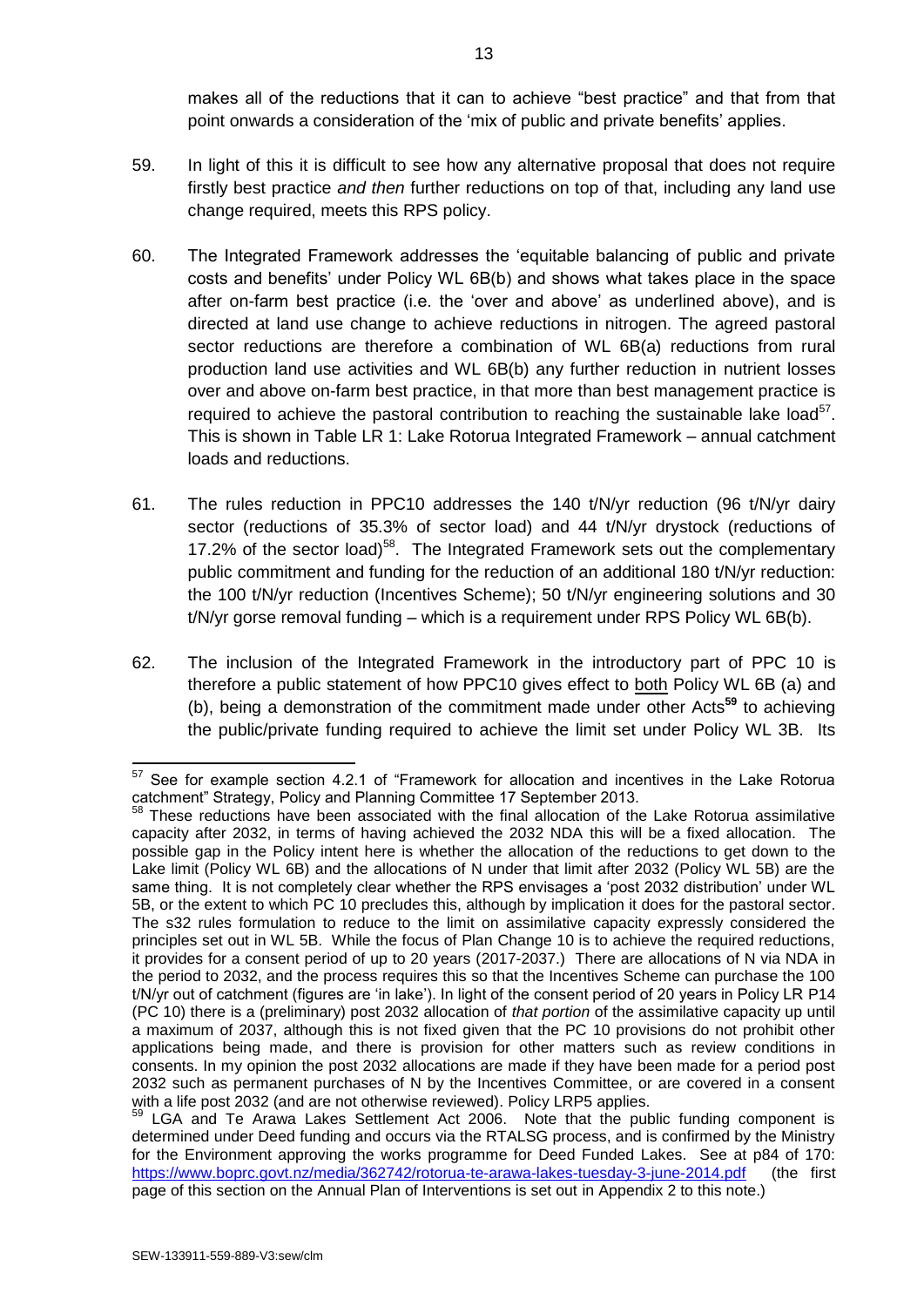retention is necessary to understand how the sector allocations for reduction are complemented by publicly funded reductions as otherwise there is no transparent way to understand how the dual requirements of Policy WL 6B have been met.

- 63. It is also a public statement that the RPS requires the following commitments in order to meet the limit in Policy WL 3B:
	- a commitment to reduction from the pastoral sector
	- a commitment of public funding for additional reductions over and above the pastoral sector reductions
- 64. Without these commitments Policy WL 3B cannot be met.
- 65. In this way the inclusion of the Integrated Framework is consistent with section 67(2) (b) and (c) of the RMA to show the breakdown in the Integrated Framework being a method, other than rules, for implementing the policies of the region and a principal reason for adopting the policies and methods.
- 66. It is also consistent with section 67(h) being other information that is required for the purpose of the regional council's functions, powers and duties under the RMA, as explained above.
- 67. Beyond ("over and above") the reductions that are possible under WL 6B(a) on-farm best management practices there is a requirement, and a commitment through the RPS wording, to look at the mix of private and public benefits and fund these additional **reductions** accordingly.
- 68. This intersection of decisions under RMA, LGA and the Te Arawa Lakes Settlement Act 2006, and the need for approval of actions under the interventions and Funding Deed by the Ministry for the Environment make the decision-making space under the RMA less clear than is usual for a Plan Change. Although the Regional Council is acting under its functions in section 30 RMA, it is not the only consideration: Plan Change 10 is a creature of the RMA, being promulgated under it, but it was always the case that the overall reductions required to meet the limit in RPS Policy WL 3B would have to proceed under more than just the RMA in order to be secured.
- 69. It is an RMA matter as to the achievement of Policy WL 6B(**a**) the Panel can determine if the level and share within the rural production sector of the 140 t/N/yr reductions reflect what is reasonably practicable by implementing on-farm best management practices when it comes to rural production land use activities.
- 70. The Panel could address this 140 t/N/yr reduction as between rural production land uses. It can address within that activity class of rural production what level of minimising their loss of nutrients can be achieved in this way.
- 71. It should be noted that the RPS **defines** rural production activities as *including* agriculture, pastoral farming, dairying, poultry farming, pig farming, horticulture,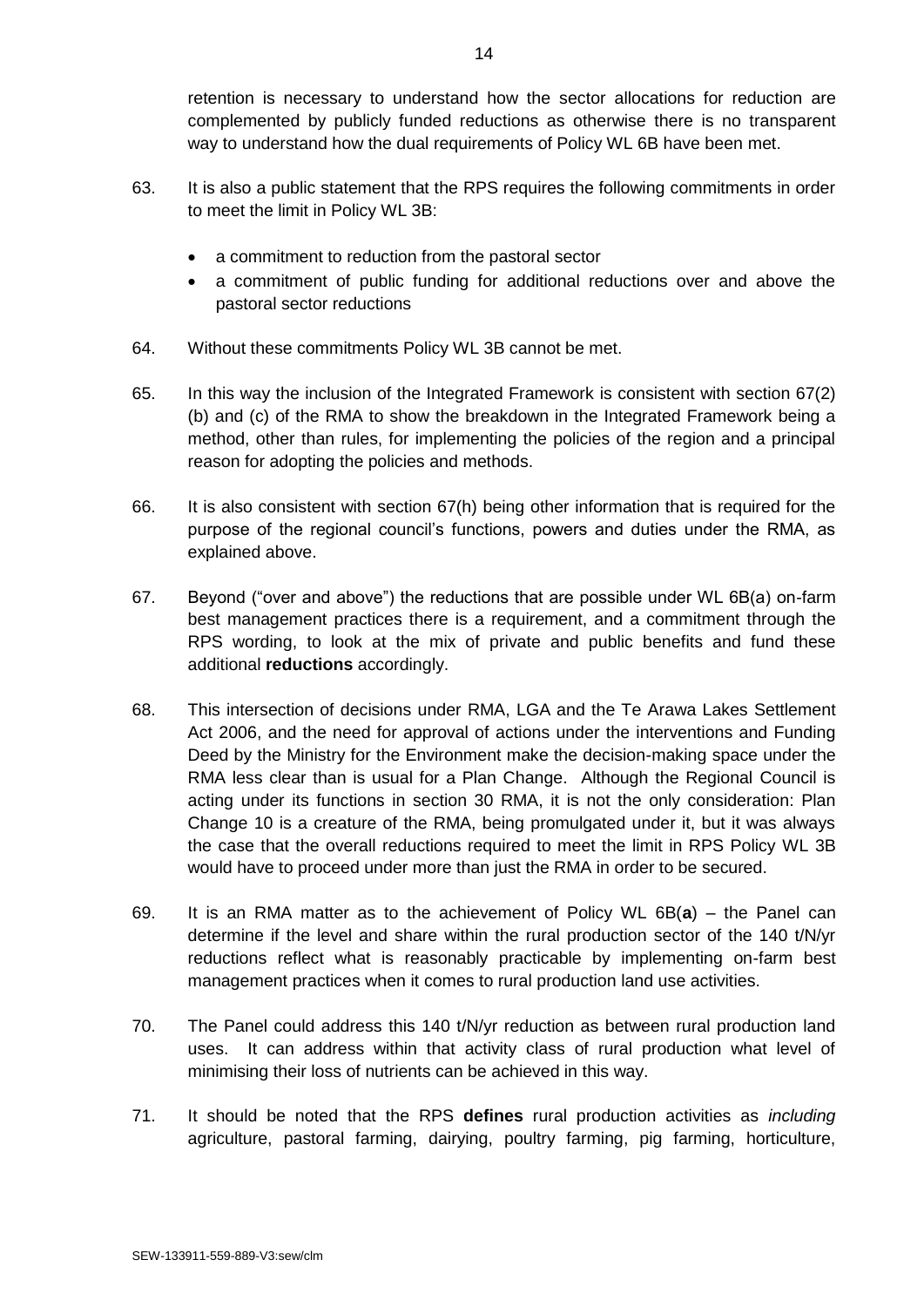forestry, quarrying and mining<sup>60</sup>. This definition suggests that **forestry** and **horticulture** too was expected to play its part in the required reductions by rural production land use activities to be achieved under Policy WL 6B (a), as well as when considering the funding of private and public costs and benefits under (b) for securing the additional reductions that are "over and above" those able to be secured by onfarm best management practices. This interpretation and the wording of Policy WL 6B and its explanation suggest that it is a mistake to jump to quickly to Policy WL 5B in considerations about the 'sharing out of the pie', or increasing losses rather than reducing them.

- 72. What the Panel cannot change is the level of commitment of public funding under the Deed or its allocation to interventions, because that is outside of the RMA process $<sup>61</sup>$ .</sup> The decision to fund the securing of the reduction of 180 t/N/yr and the costs of that by public funding under the Deed and LGA is not an RMA decision.
- 73. One further important point needs to be made: this is about the relationship of the achievement of the 70% of the required reduction by 2022 under Policy WL 6B. The timing of the public and private contributions to this reduction is currently set by reference to the managed reduction targets determined in accordance with Schedule LR One and Policy LR P8: they are calculated as a percentage of the total reduction required (see definition and Table LR 7). Under Table LR 7 the 2022 Managed Reduction Target is set as being 31.3% of the total 140 t/N/yr reduction; a further 34.3% to be achieved by 2027 and then a final tranche of 34.3% between 2027 and 2032 to make up the full requirement to achieve the 140 t/N/yr. (see Table re 2022 consent start dates too). Currently the reduction commitments are weighted heavily towards the community but this is balanced by the 2032 commitment by the pastoral sector.

| <b>Reductions in Tonnes of Nitrogen by Timeframes</b> |      |      |      |      |
|-------------------------------------------------------|------|------|------|------|
|                                                       | 2022 | 2027 | 2032 |      |
| Community                                             |      |      |      |      |
| Engineering                                           | 50   |      |      |      |
| Gorse                                                 | 30   |      |      |      |
| <i><u><b>Incentives</b></u></i>                       | 100  |      |      | 180  |
| <b>Pastoral Sector</b>                                |      |      |      |      |
| <b>Rules</b>                                          | 44   | 48   | 48   | 40   |
|                                                       |      |      |      |      |
| Catchment                                             | 224  |      |      | 320  |
| reduction target                                      |      |      |      |      |
|                                                       | 70%  |      |      | 100% |

74. The commitments provide upfront impetus and leadership for the programme and a 15-year timeframe to support pastoral sector adjustments in practice and land use.

 $\overline{1}$ <sup>60</sup> RPS, Appendix A: **Rural production activities***:* Rural land use activities that rely on the productive capacity of land or have a functional need for a rural location such as agriculture, pastoral farming, dairying, poultry farming, pig farming, horticulture, forestry, quarrying and mining. Also included in this definition are processing and research facilities that directly service or support those rural land use activities.

<sup>&</sup>lt;sup>61</sup> See Answers to the Panel's Questions 1 and 2 (filed 28 April) in this regard.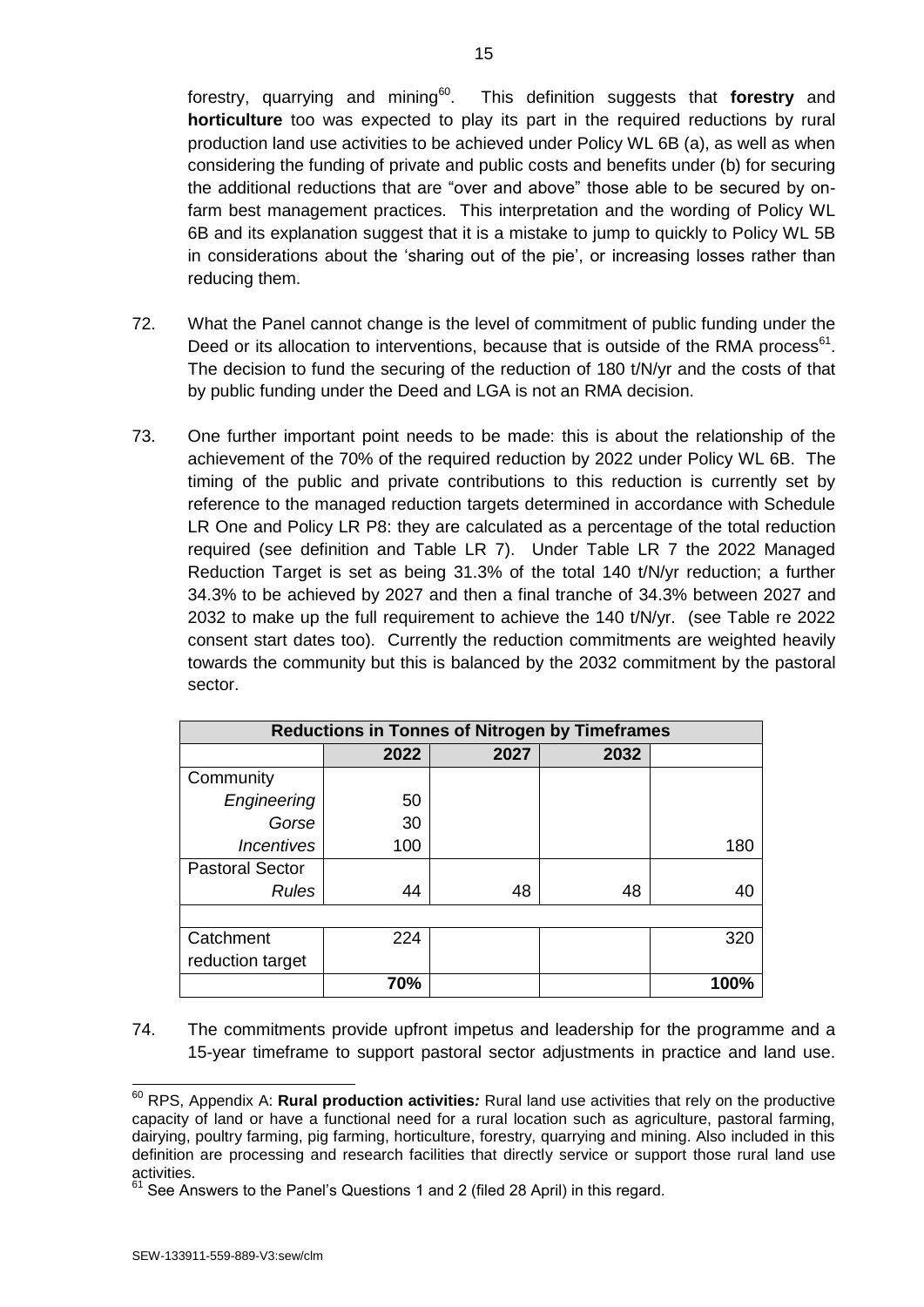They also have implications that flow into the PPC10 rule structure for example the trading moratorium, consent terms and NMP requirements.

- 75. If the commitments were to be altered then there are potentially significant impacts on the timing and splits of any public funding. For example, a pastoral sector commitment only to 2022, combined with, for example, a 50:50 private/public funding split would see the pastoral sector reduction increase to 112 Tonnes Nitrogen to meet the 70% catchment target.
- 76. This timing and proportion of reductions required within PPC 10 is also a matter that the Panel can determine but not to alter the amount and timing of public funding commitments to the additional reductions, or to move from the achievement of the required 70% reduction by 2022 as directed by the RPS.
- 77. So, to reiterate, the inclusion of the Integrated Framework as proposed is consistent with section 67(2) (b) and (c) of the RMA to show the breakdown in the Integrated Framework being a method, other than rules, for implementing the policies of the region and a principal reason for adopting the policies and methods, and is also consistent with section 67(h) being other information that is required for the purpose of the regional council's functions, powers and duties under the RMA, as explained above.
- 78. It is not considered necessary that this occurs via a Policy.

## **Scope of WWTP proposed policy**

- 79. The RLC sought amendments to PPC 10 to recognise and provide for the WasteWater Treatment Plant. As described in the report<sup>62</sup> agreement between the two Councils was reached on 2 proposed policies that might address this and a method for internal accounting. This approach was not supported by the further submitter opposed to the RLC submission, on the basis that there should not be provision for increased discharges to Lake Rotorua achieved through PPC 10. The merits of this were discussed in the hearing, and we filed a memorandum addressing the point that PPC 10 does not and cannot provide for increased discharges to Lake Rotorua from further WWTP consenting<sup>63</sup>.
- 80. The RLC counsel's synopsis of submissions<sup>64</sup> relied upon the recent *Bluehaven*<sup>65</sup> decision of the Environment Court for in support of their argument that there was scope for the proposed policies and also further relief, not agreed by BOPRC.
- 81. In my submission, an analysis of the whether the requisite scope exists requires a start point earlier than the submission filed – it needs to begin with an enquiry of

 $\overline{1}$ <sup>62</sup>https://www.boprc.govt.nz/media/609746/sew-133911-559-844-1-report-on-agreed-proposedamendments-and-outstanding-issues-wwtp.pdf

<sup>&</sup>lt;sup>63</sup> https://www.boprc.govt.nz/media/612136/regarding-correspondence-nuit.pdf

<sup>&</sup>lt;sup>64</sup> [Synopsis of Submissions of Counsel](https://www.boprc.govt.nz/media/610359/synopsis-of-submissions-of-counsel-for-rlc.pdf)

<sup>&</sup>lt;sup>65</sup> Bluehaven Management Ltd v Western Bay of Plenty District Council 2016 [2016] NZEnvC 191 Caselaw - [Bluehaven Management Ltd v Western](https://www.boprc.govt.nz/media/610362/tlb-222361-143-864-1-bluehaven-management-ltd-v-wbopdc-2016-nzenvc-191.pdf) Bay of Plenty District Council 2016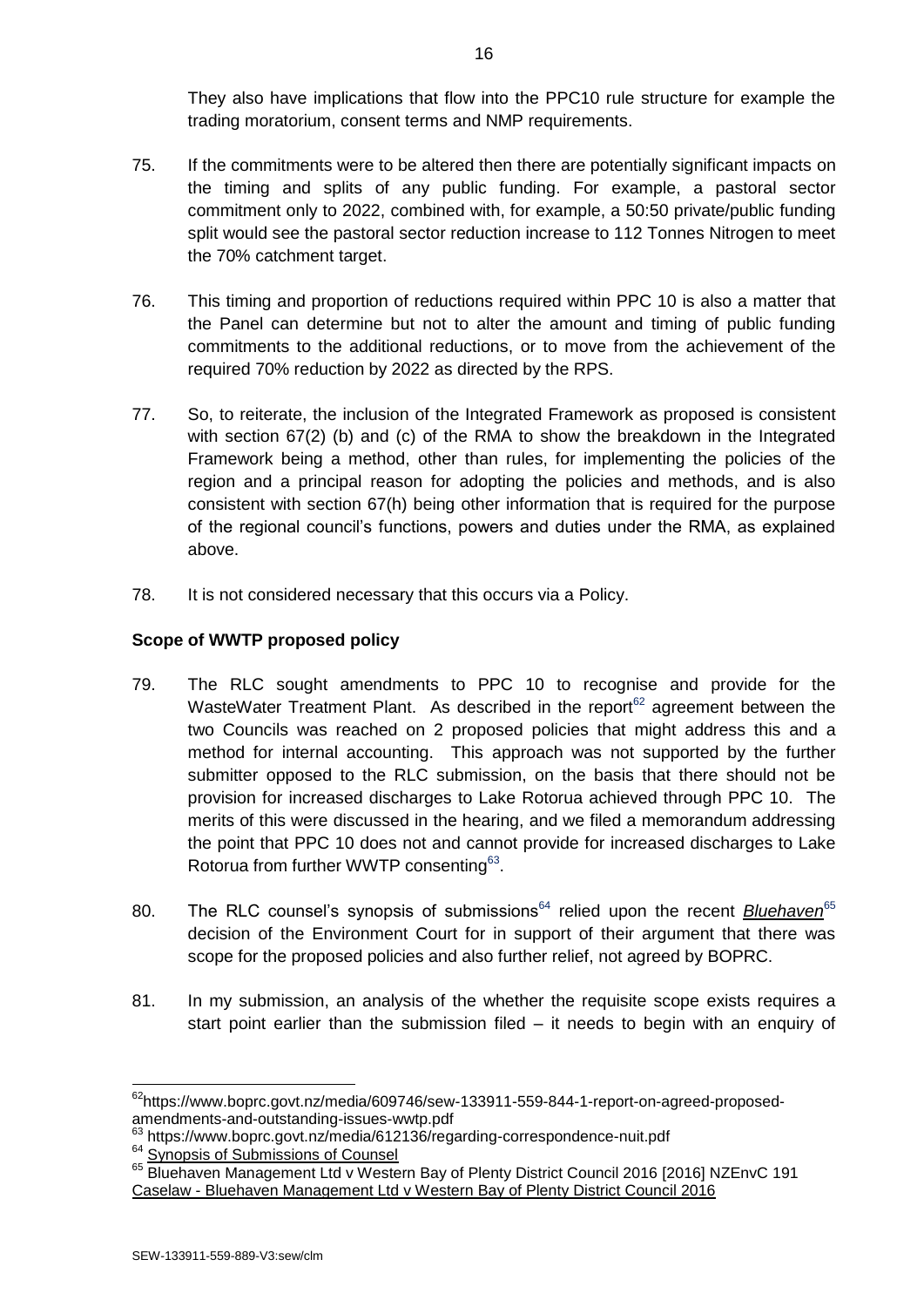- 1. Does the submission address changes to the status quo advanced by the plan change? (and is this a matter that should have been dealt with in the s32 report?)
- 2. Is there a real risk that people potentially affected have been denied an opportunity to participate in the plan change? (as part of this is it a consequential/ incidental amendment which are allowed provided no further substantial s32 analysis is required to inform people of the comparative merits on the change).
- 82. The *Bluehaven* decision follows the above principles but clarifies that as part of the first limb you need to look at what matters should have been included in the s32 report because if Council had simply ignored a relevant matter from the s32 analysis and a submission mentions that, then the submitter should be able to deal with it.
- 83. In order to determine whether those submission points are within scope it then becomes necessary to go back and look at the notified version of PC10 to determine to what extent did PC 10 change the status quo?
- 84. Looking at the notified version it is clear that the intention was that it was farming activities / rural land that were intended to be regulated in order to meet the nitrogen limits set by the RPS. However, a number of the proposed policies simply referred to 'land uses'. These policies potentially may have been later applied to other land uses in the catchment, such as the consenting of the WWTP, even if the intention of PPC 10 was not to regulate any land uses other than rural ones within Lake Rotorua's groundwater catchment in order to enhance water quality. Potentially this may have become relevant during the consenting process, particularly as the Objectives from the RPS and RWLP (as noted in the plan change) just refer to 'enhancing the water quality' and maintaining the water quality to meet the TLI of 4.2.
- 85. PC 10 as notified had a number of policies in the notified version that were opentextured including:
	- LR P1 'reduce nitrogen losses from land to achieve the 2032 lake load'
	- LR P3 recognising the balance etc. by using the 435; the 755 base; Overseer for NDA purposes (again not expressly restricted to farming in the policy although practically limited because of the purpose of Overseer and also the definition being clearly related to farms);
	- LR P5 makes it clear that the 435 is to be met by 'allocating NDA to dairy and drystock activities' (but then that arguably leaves the gap for urban/WWTP, despite these not being regulated via PPC 10);
	- LR P14 and P15 were not expressly limited to farming activities so it is not clear whether those might apply to the WWTP;
	- LR P17 which again refers to declining re-consenting activities that have failed to meet nutrient reductions (again I would say the obvious assumption is that is referring to farming activities but it is not specific).

 <sup>66</sup> Caselaw - [PNCC v Motor Machinists Ltd 2014;](https://www.boprc.govt.nz/media/610360/tlb-222361-143-866-1-pncc-v-motor-machinists-ltd-2014-nzrma-519.pdf) Caselaw - Clearwater Resort Ltd v Christchurch City [Council 2003](https://www.boprc.govt.nz/media/610361/tlb-222361-143-865-1-clearwater-resort-ltd-v-christchurch-city-council-ap3402-hc-14-march-2003.pdf)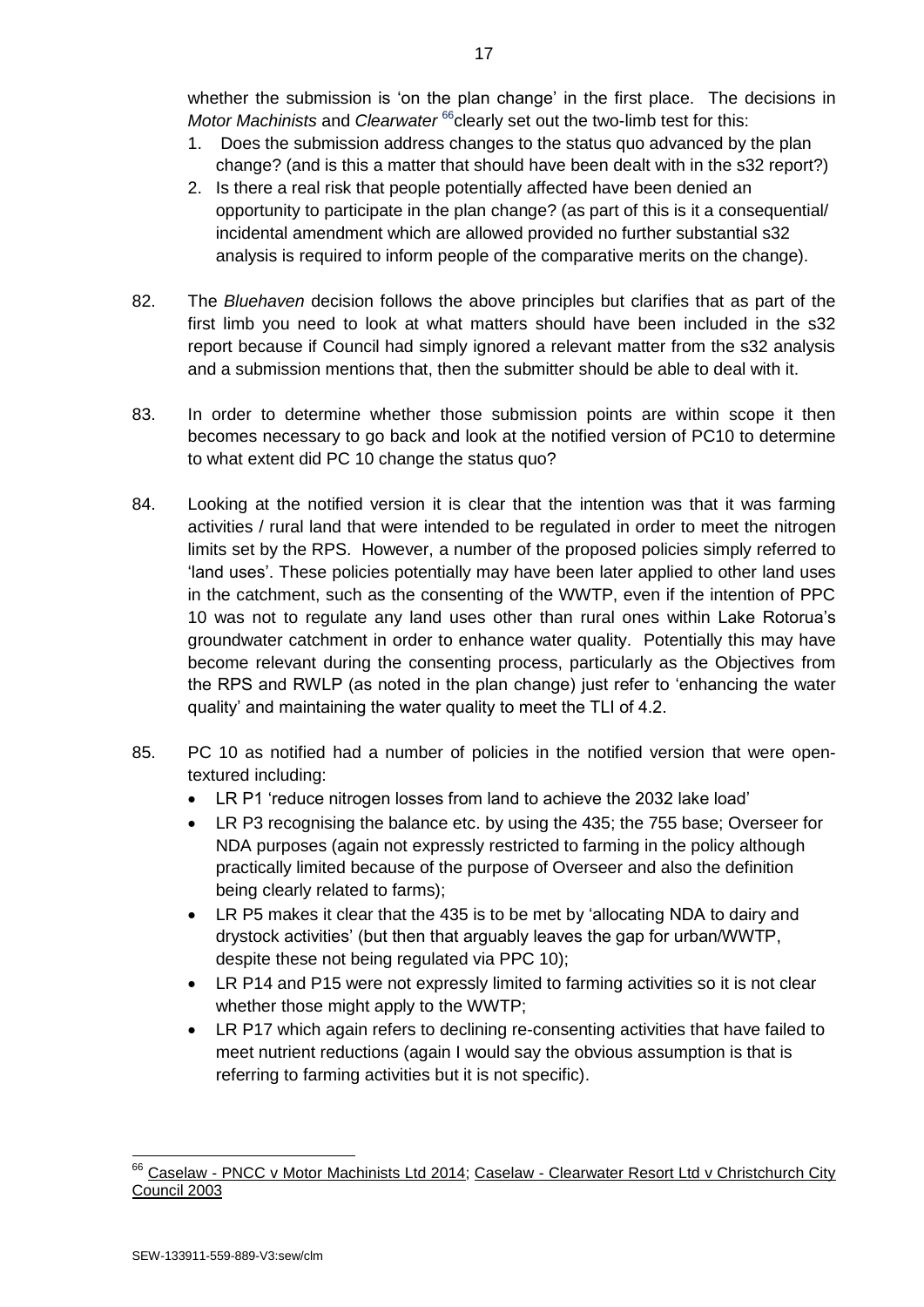- 86. As can be seen above, we do not think it likely that such an interpretation would have been applied, and think it clear that it was not intended, but cannot completely discount this argument on the face of the words. This possibility has since been addressed through the s42A recommendations that have clarified the application of PPC 10.
- 87. There was therefore a limited argument that if the plan change was not read as a whole and in light of its specific and limited purpose, it could potentially change the status quo for activities in that area more broadly once viewed within the RWLP. This *might* have included a signal inadvertently sent via the consequential amendment originally proposed for Rule 11(f) that applied to point source discharges in the Lake Rotorua catchment. That deletion would not change the overall consenting status for new applications for WWTP, being discretionary, but (as argued by Mr Eccles) might have had some consequence by changing the overall way that such an application was viewed<sup>67</sup>. That proposed R11(f) amendment has since been withdrawn, and so this risk too no longer applies.
- 88. The Council accepts that no s32 analysis was undertaken of the potential for this type of impact, as it was outside of the purpose of the plan change – i.e. the s32 analysis considers rural land use and says at the start 'the purpose is to reduce nitrogen losses from rural land' and does not intend to deal with urban issues or the requirements for reconsenting/consenting WWTP<sup>68</sup>.
- 89. 'Blue Sky' provision for improving the position of future WWTP consenting processes are not triggered into scope from the above analysis.
- 90. In my opinion, what would be within the scope of the plan change, given the intent to address rural land use and provide drivers for land use change from pastoral land uses (including to lifestyle blocks and other less pastoral uses), is the *incidental* need to understand the movement of N and P within the land use changes and how this will affect overall nutrient accounting within the catchment towards ensuring the TLI for Lake Rotorua is achieved. That overall accounting is not held within PPC 10, or the RWLP or RPS, but occurs outside it within the Lakes' Programme. To that extent the limited recognition that land use change from rural to other uses might need to be recognised in the manner proposed $69$  would not be outside of the scope of this plan change.
- 91. In my submission on the above analysis the changes proposed to LRM5 and the addition to Schedule LR One E are within the scope of the Plan Change, and viewed overall, within the submission itself as they address these movements.

 $\overline{a}$ 

 $67$  Presumably because of the signal sent by an RDA status to increase discharge of contaminants, in the R11 catchments, when taken into account in the overall D consideration.

<sup>&</sup>lt;sup>68</sup> Although acknowledges that reticulation provides a benefit in reducing the level of loss from septic tanks, and notes that a new consent will be sought for the WWTP. This is at a level more of context than purpose.

<sup>&</sup>lt;sup>69</sup>https://www.boprc.govt.nz/media/609746/sew-133911-559-844-1-report-on-agreed-proposedamendments-and-outstanding-issues-wwtp.pdf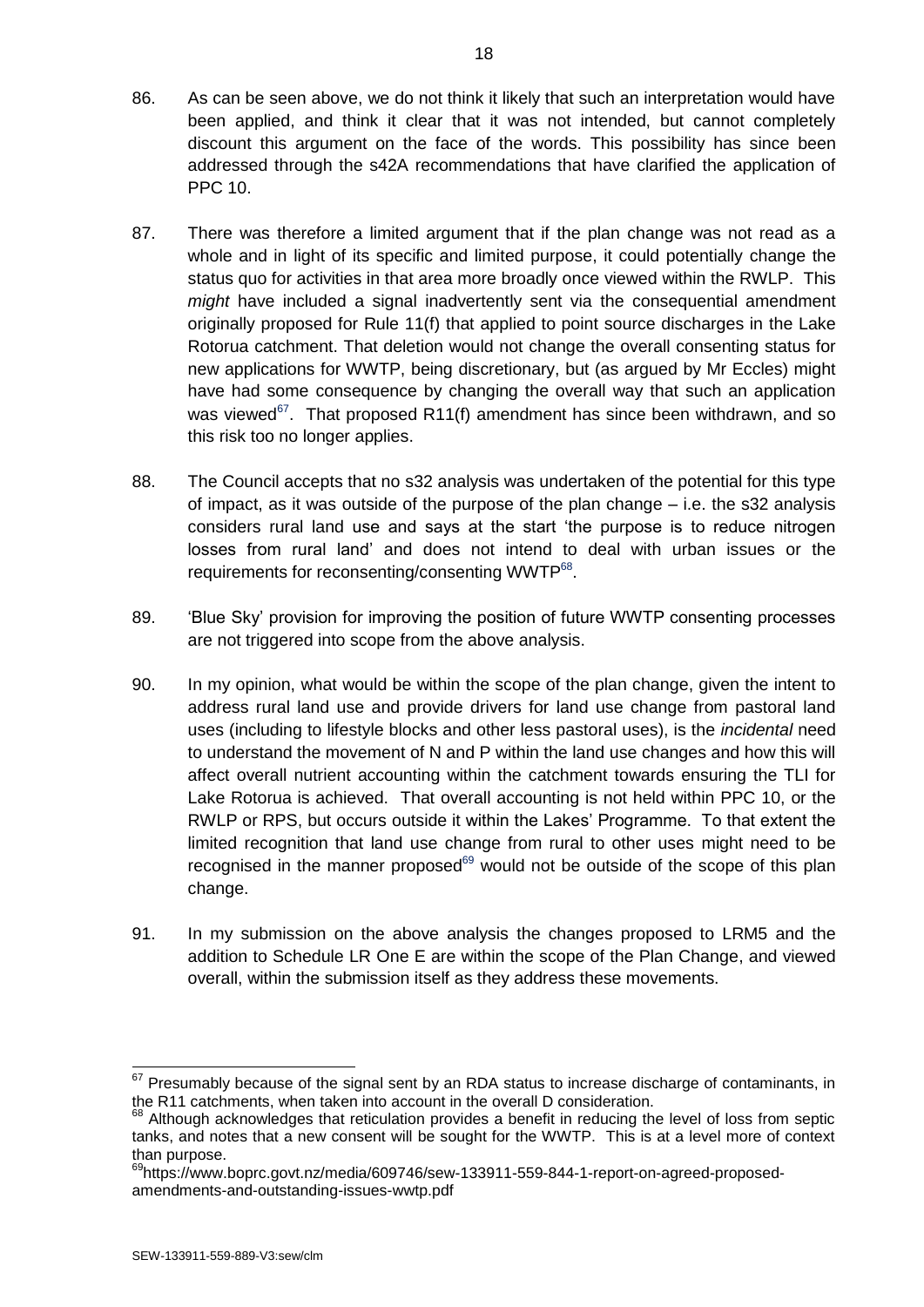- 92. Proposed Policy LR P18 is a restatement of the RPS that explains the make up of the sustainable lake load, and is borderline within scope given that PPC 10 only actively manages some of the reductions required to reach that limit. However, in light of the discussion above we do not think that the inclusion is negated by the purpose of PPC 10 as it relates to that RPS limit and provides some context. The planning merits or otherwise are dealt with in the s42 report and the report between Council planners.
- 93. The inclusion of proposed new Policy 19 as immediately below also is within scope of PPC 10 **except** insofar as it references the reticulation of communities outside of the Lake Rotorua Catchment – as highlit. This is because PPC 10 is spatially limited to the area within the Lake Rotorua Groundwater Catchment. So while this is a Programme matter for the Lakes and the wording had been agreed on that basis, in my opinion it cannot fairly be said to be covered by PPC 10.

*LRP19 Acknowledge the increased demand on infrastructure located within the Lake Rotorua Groundwater Catchment resulting from land use change resulting from urban growth (and the consequential shift of losses between sectors) and reticulation of communities outside the Lake Rotorua Groundwater Catchment.*

- 94. However, the version of **LRP19** contained in V7 PPC 10 as suggested by Ms Burton refers instead to: *Acknowledge the increased demand on infrastructure located within the Lake Rotorua Groundwater Catchment resulting from land use change resulting from urban growth (and the consequential shift of losses between sectors) and reticulation of communities*.
- 95. Policy LR P19 as shown in V7 PPC 10 would be within scope of the Plan Change in my opinion. This is because there are a number of yet to be reticulated communities within the Lake Rotorua catchment, and change to these may well occur as a result of land use changes related to the Plan Change.
- 96. From this analysis it is clear that the alternative proposed version preferred by RLC's advisors that refers to all of the Lakes and the benefits of municipal waste water treatment does not appear to meet the criteria of being on the plan change itself.
- 97. From a legal perspective therefore I do not see scope for inclusion of the statement: *"Acknowledge the benefits of municipal wastewater reticulation and treatment to the overall water quality of the Rotorua lakes, and to the health and wellbeing of the community".* This is not to say that the Regional Council does not itself recognise that the reticulation programme has these benefits, but that cannot change the scope of what PPC 10 is about. Likewise a proposed new rule specific to the WWTP would not be 'on the plan change'.

## **Precedent**

1

98. Some submitters<sup>70</sup> have referred to their concern that PPC 10 provisions and approach might have impacts wider than the Lake Rotorua Catchment. The Panel has confirmed that any decision/recommendation on PPC 10 will relate to the specific

<sup>&</sup>lt;sup>70</sup> CNIIHL, PF Olsen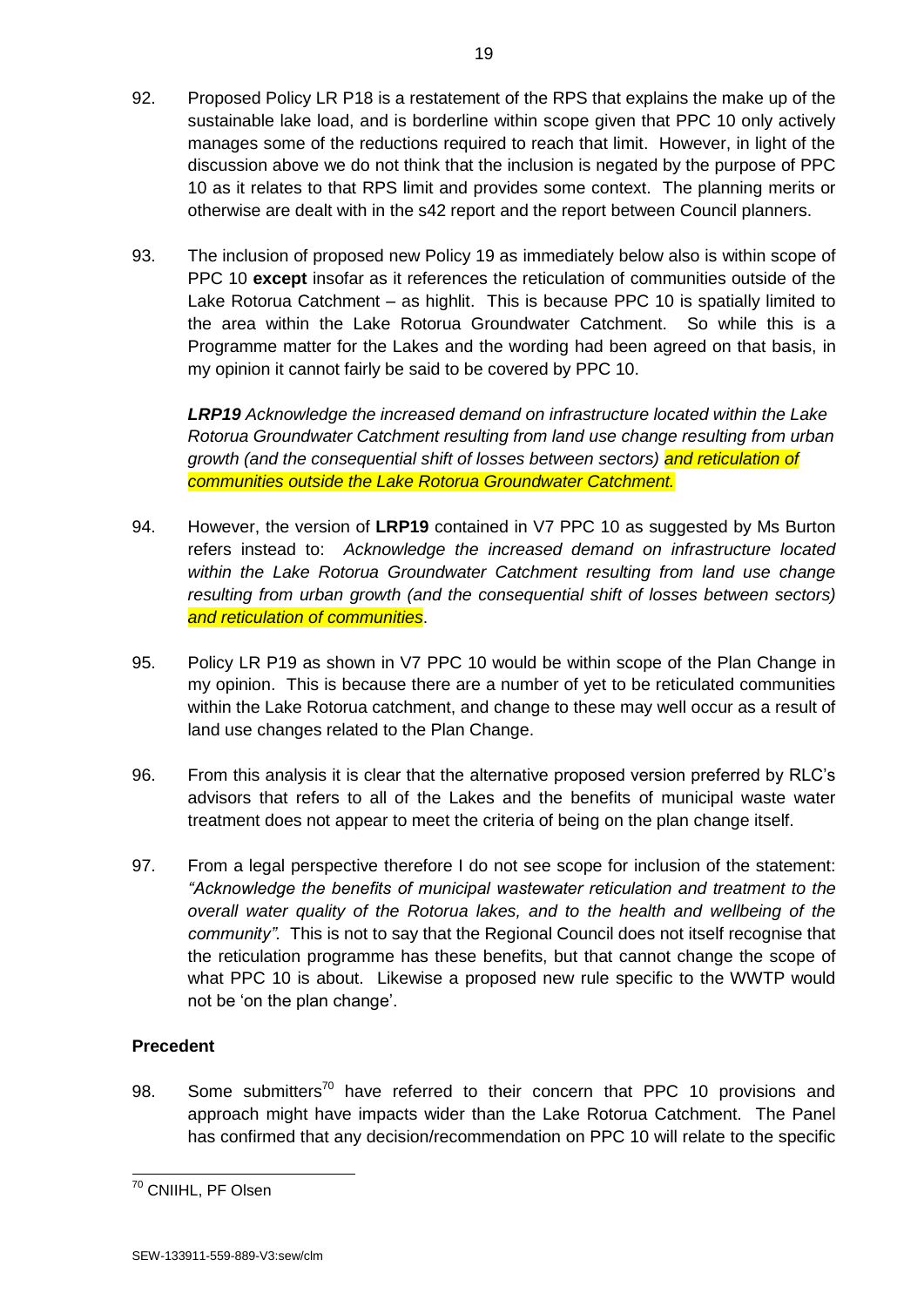facts and evidence of this Catchment and the Regional Council, via these submissions, reiterates this.

### **Summary**

99. The scope of these closing submissions is to highlight some of the legal issues and factual and planning matters developed through the hearing. In doing this we have considered the statutory framework and matters that the Panel's recommendations must address.

### **Statutory framework for PC 10**

*Does PC10 meet the requirements in sections 65 to 68 of the RMA?*

- 100. In addressing this question, the Panel is required to turn its mind to whether the Plan Change was prepared in accordance with the Council's functions under section  $30^{71}$ , the provisions of Part  $2^{72}$  and section  $32^{73}$ , including whether it gives effect to the relevant national policy statements and the Regional Policy Statement. These questions have been addressed throughout the hearing and above.
- 101. Although self-evident, it is recorded that the Plan Change sits within the wider context of the Regional Water and Land Plan, with its settled objectives and policies, and that there is also a series of other plan changes<sup>74</sup> underway addressing other important components of the national and regional policy statements. It does not by itself give effect to the full range of policies, which is why it needs to be read as a whole. The most relevant objectives and polices were identified in the section 32 report and the body of PPC 10 itself (by way of advisory). It is not considered that further objectives or policies are required.
- 102. The Panel has received confirmation<sup>75</sup> that the Regional Council is undertaking the requirements of the NPS-FM 2014 in accord with the timetable as resolved and notified<sup>76</sup>, and received the report from the Council to the Ministry explaining progress to date in achieving those. Mr Lamb provided information on the current status of the Rotorua Lakes WMA and Ms Burton confirmed that the Council had included the requisite interim Policy 43A to the Regional Water and Land Plan as required.
- 103. The Panel was also updated by Ms Burton on the programme of work being undertaken across the region towards giving effect to the NPS-UDC 2016, and the

-

<sup>75</sup>[https://www.boprc.govt.nz/media/612138/15-march-2017-national-policy-statement-for-freshwater](https://www.boprc.govt.nz/media/612138/15-march-2017-national-policy-statement-for-freshwater-management-implementation-further-information-filed-by-boprc.pdf)[management-implementation-further-information-filed-by-boprc.pdf](https://www.boprc.govt.nz/media/612138/15-march-2017-national-policy-statement-for-freshwater-management-implementation-further-information-filed-by-boprc.pdf)

 $71$  S66(1)(a) RMA

 $72$  S66(1)(b) RMA

 $73$  S66(1)(d) and (e) RMA: 'its obligation (if any) to prepare an evaluation report in accordance with s32'; its obligation to have particular regard to an evaluation report prepared in accordance with s32'. <sup>74</sup>[https://www.boprc.govt.nz/environment/water/freshwater-futures/freshwater-policy-and-plan-change](https://www.boprc.govt.nz/environment/water/freshwater-futures/freshwater-policy-and-plan-change-work/region-wide-water-quantity-plan-change/proposed-plan-change-9-and-other-supporting-documents/)[work/region-wide-water-quantity-plan-change/proposed-plan-change-9-and-other-supporting-](https://www.boprc.govt.nz/environment/water/freshwater-futures/freshwater-policy-and-plan-change-work/region-wide-water-quantity-plan-change/proposed-plan-change-9-and-other-supporting-documents/)

[documents/;](https://www.boprc.govt.nz/environment/water/freshwater-futures/freshwater-policy-and-plan-change-work/region-wide-water-quantity-plan-change/proposed-plan-change-9-and-other-supporting-documents/) https://www.boprc.govt.nz/media/528805/4-environmental-publication-2016-02-rangitaikiwma-gap-analysis-for-web.pdf

<sup>&</sup>lt;sup>76</sup> <https://www.boprc.govt.nz/media/607615/freshwater-futures-national-scene-final.pdf>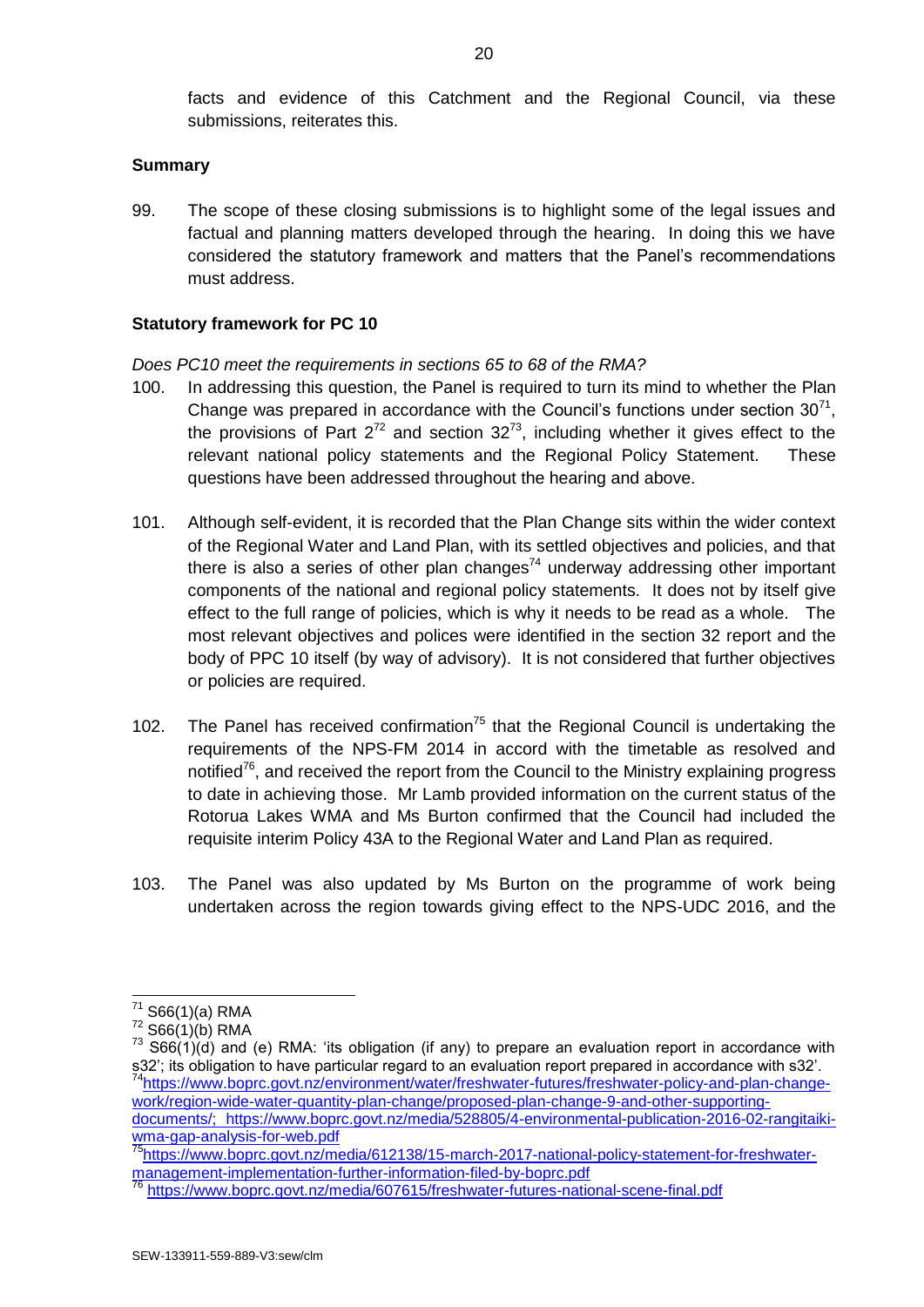relevance of that NPS to this Plan Change (limited). She confirmed her opinion that PPC 10 had taken into account the appropriate growth requirements<sup>77</sup>.

- 104. The further planning report on phosphorus, and additional planning details on the way in which Council manages and reduces Phosphorus were addressed during the hearing. She proposed, in line with Professor Hamilton's figures, a further information table showing the components of the operative Lake Rotorua TLI expressed as NOF attributes. It is considered that, subject to acceptance of Ms Burton's proposed further amendments as set out in the additional s42A report, there is no requirement for any further changes in respect of the NPS-FM 2014 through this plan change. It is also considered that there is sufficient scope for those changes to be made (as set out in that report).
- 105. We have addressed the legal position regarding the Integrated Framework above. While this information could be held elsewhere, it would not be so evident that PPC 10 has given effect to the RPS in the manner explained above. Ultimately, although of great importance to the way in which PPC 10 works, the Framework is a method not a policy or a rule.
- 106. We have addressed above the issue of whether the s32 report meets the requirements of the Act, and submit that it does for all of the reasons canvassed above and in during the hearing.
- 107. We have also submitted that the s42A report/s meet the requirements of the Act in terms of a section 32AA report for further recommended changes.
- 108. The factual questions, regarding the Rule Framework, use of Overseer files, reference files, benchmarking periods and the like have been well traversed and we do not consider that a robust alternative to any of them have been presented. We refer particularly to the evidence from Mr Hansen<sup>78</sup> (Ravensdown) with regard to the technical matters, as well as the EIC and rebuttal on these matters provided by Mr McCormack and Mr Parks.
- 109. Although LRPPC and Federated Farmers (et al) challenged the use of the FNP and Overseer combination for compliance, no more certain or fairer system was provided that could ensure the maintenance of and achievement of reductions required in line with the best science evidence.
- 110. The Panel will have to decide if the relevant status of controlled activities and noncomplying activities should be pegged where proposed or taken down towards a more permissive regime. The reasons for Council's proposals remain as stated in the opening submissions, and it is submitted, in part for the reasons set out earlier in these submissions, but also as a result of questions in clarification by the Panel and

-

 $77$  Appendix 14: NPS-UDC update: addendum to the evidence of Ms Burton: [https://www.boprc.govt.nz/media/607613/sew-133911-559-785-3-additional-documents-as](https://www.boprc.govt.nz/media/607613/sew-133911-559-785-3-additional-documents-as-requested.pdf)[requested.pdf](https://www.boprc.govt.nz/media/607613/sew-133911-559-785-3-additional-documents-as-requested.pdf)

<sup>78</sup>[https://www.boprc.govt.nz/media/609747/final-supplementary-planning-evidence-ebop-pc-10-](https://www.boprc.govt.nz/media/609747/final-supplementary-planning-evidence-ebop-pc-10-030417.pdf) [030417.pdf](https://www.boprc.govt.nz/media/609747/final-supplementary-planning-evidence-ebop-pc-10-030417.pdf)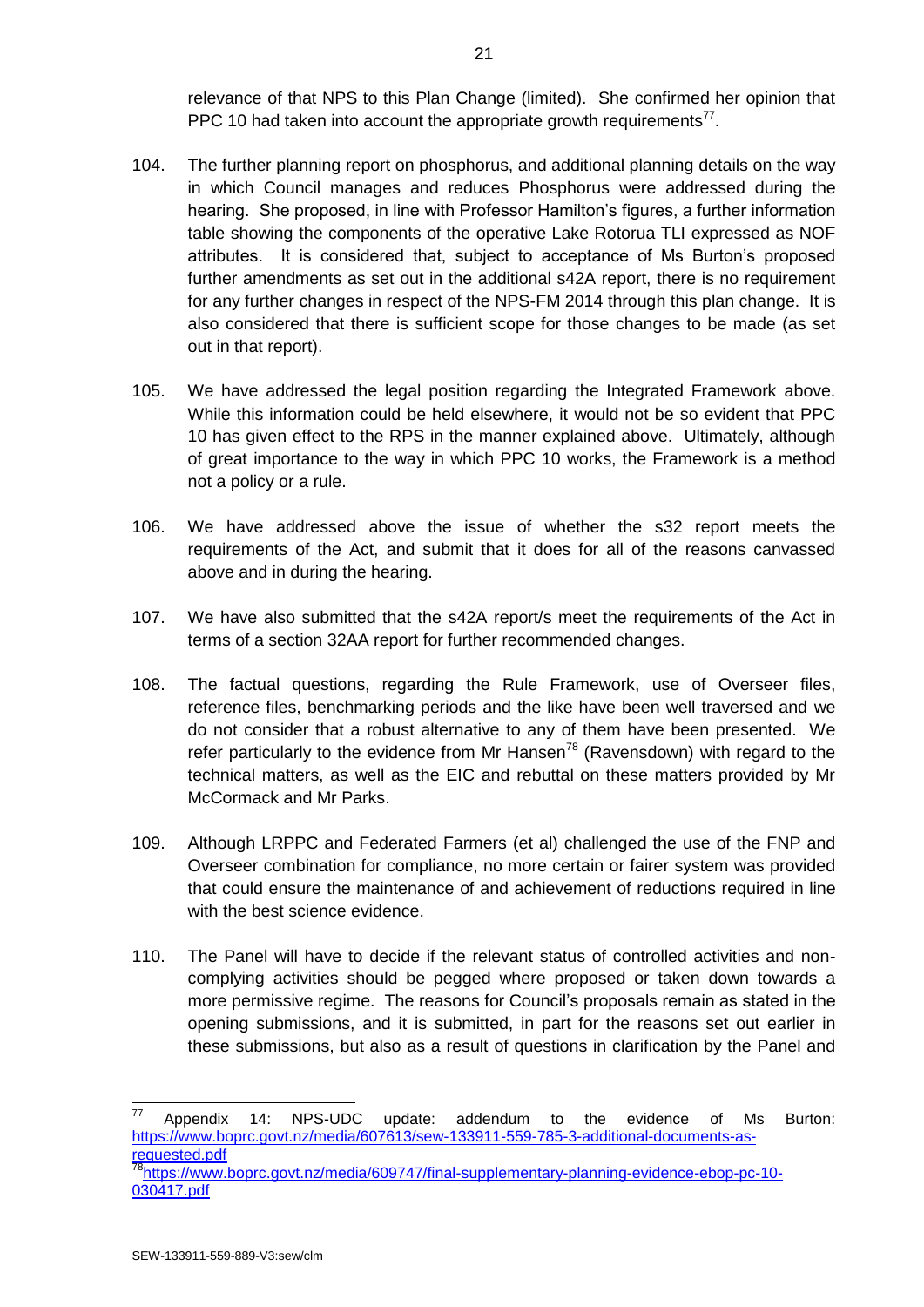Counsel, that the proponents of the lesser status rules (more enabling) did not provide sufficient reason to change this.

- 111. We have also dealt with the issues arising regarding the use of alum dosing and why Council contends that this is not the silver bullet that would allow a continuation of the status quo without securing reductions in both nitrogen and phosphorus. Notwithstanding the science and planning reasons for this, or cost, or risks, it remains outside of PPC 10 and cannot be assumed a permanent part of the toolbox.
- 112. We have also covered the scope issue on the proposed amendments in relation to the WWTP.
- 113. The evidence and staff have discussed the vexed issue of provision for underdeveloped (particularly) Maori land and what provision should be made for forestry land. It was noted that the provisions of PPC 10 do not limit the application of fertiliser to forestry, and are as such more enabling in this manner than R11, likewise the 2800ha of underutilised land that gets a lift to the bottom of the drystock range. Mr Lamb and Ms Moleta provided extensive analysis on this issue, but ultimately Council staff were not able to recommend alternative approaches than in PPC 10 at this time, although some options were developed for consideration (such as reallocation against the non-benchmarked average allocation, or against the drystock or pastoral allocations.)
- 114. In terms of settlement land, the issue of the extent to which the Crown provided fair value remains outstanding, and the Council raised the analogy of the Crown apparently failing to sufficiently provide ETS credits to allow for the development of such land (with this apparently being considered as a further Treaty breach). However, as noted, this approach is specific to the very constrained Lake Rotorua catchment, and refelcts the extensive Crown involvement in securing the reduction of nitrogen losses to this Lake, which in itself reflects Settlement undertakings to return a clean Lake. Future WMA methodology for other catchments are not affected by this discrete issue for Lake Rotorua. In that regard, Council acknowledges that the tension between development and reduction may well play out in other ways in other places over time. This was evident in comparing the proposals in place under Waikato Regional Council's PC 1 and the reasons why they could not be utilised here<sup>79</sup>.
- 115. The last matter that I wish to cover in these submissions is that around embedding an acknowledgement regarding the importance of Lake Rotorua to the Te Arawa Lakes Trust and its place under the Settlement Acts.
- 116. Such an acknowledgement exists in the RPS, and in the Statutory Acknowledgements compendium that is already part of the RPS and the RWLP.
- 117. The RPS at page 97 states the following as part of the Issue Water Quality (2.9): "Parliament, through the Te Arawa Lakes Settlement Act 2006, has recognised that development around the edges of the lakes has resulted in an increased nutrient load

1

<sup>&</sup>lt;sup>79</sup> Answer to Question 7 of Panel Questions, filed 28 April 2017.